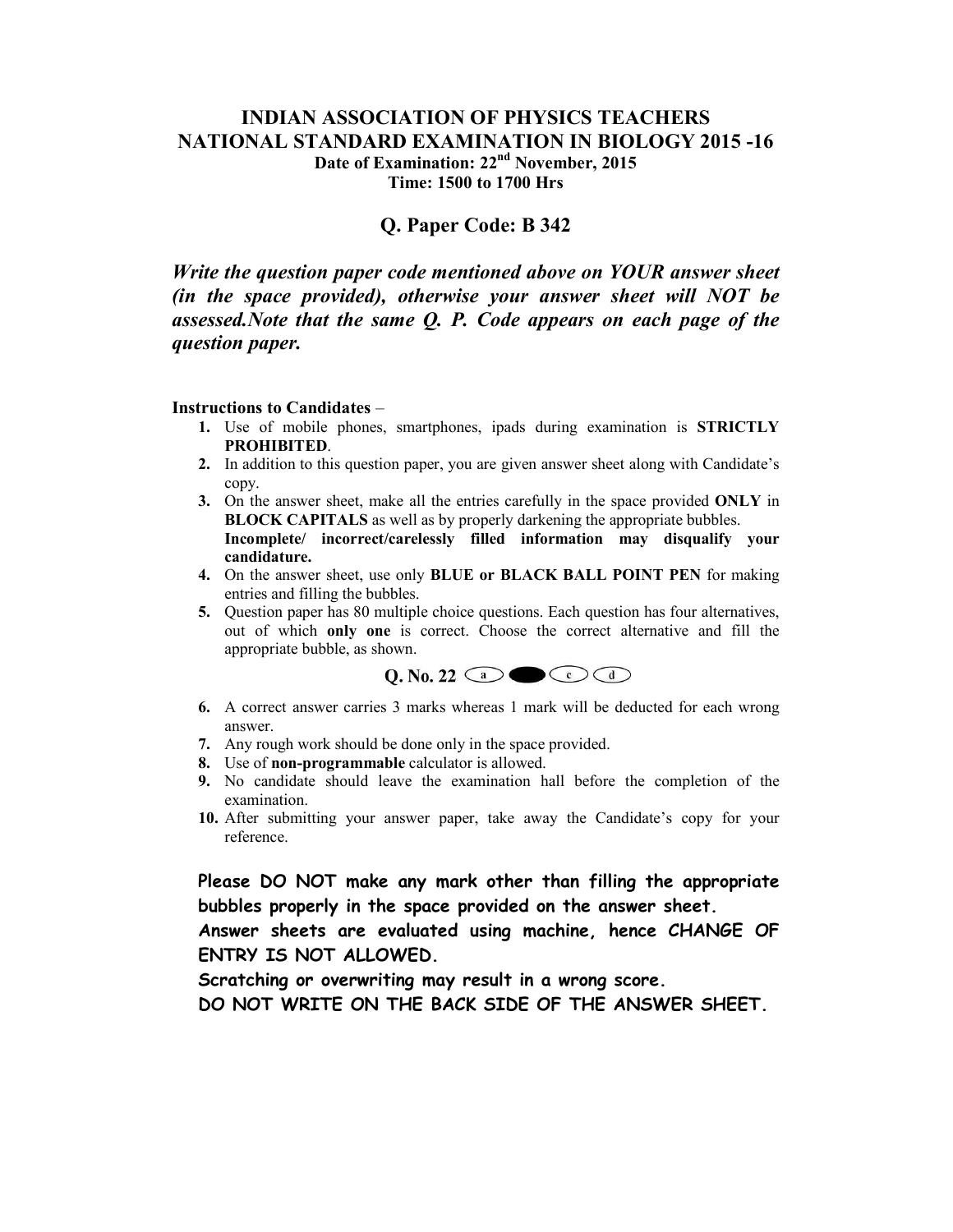#### **Instructions to Candidates (continued)**–

*Read the following instructions after submitting the answer sheet.*

- **11. Comments regarding this question paper, if any, may be sent by email only to iaptpune@gmail.com till 24th November, 2015.**
- **12. The answers/solutions to this question paper will be available on our website www.iapt.org.in by 2nd December, 2015.**

### **13. CERTIFICATES and AWARDS –**

Following certificates are awarded by the IAPT to students successful in NSEs

(i)Certificates to "Centre Top 10%" students

(ii)Merit Certificates to "Statewise Top 1%" students

(iii)Merit Certificates and a book prize to "National Top 1%" students

- **14.** Result sheets and the "Centre Top 10%" certificates will be dispatched to the Prof-incharge of the centre by January, 2016.
- **15.** List of students (with centre number and roll number only) having score above MAS will be displayed on our website (**www.iapt.org.in**) by **22nd December, 2015.** See the **Eligibility Clause** in the Student's brochure on our website.
- **16.** Students eligible for the INO Examination on the basis of selection criteria mentioned in Student's brochure will be informed accordingly.
- **17.** Gold medals will be awarded to TOP 35 students in the entire process.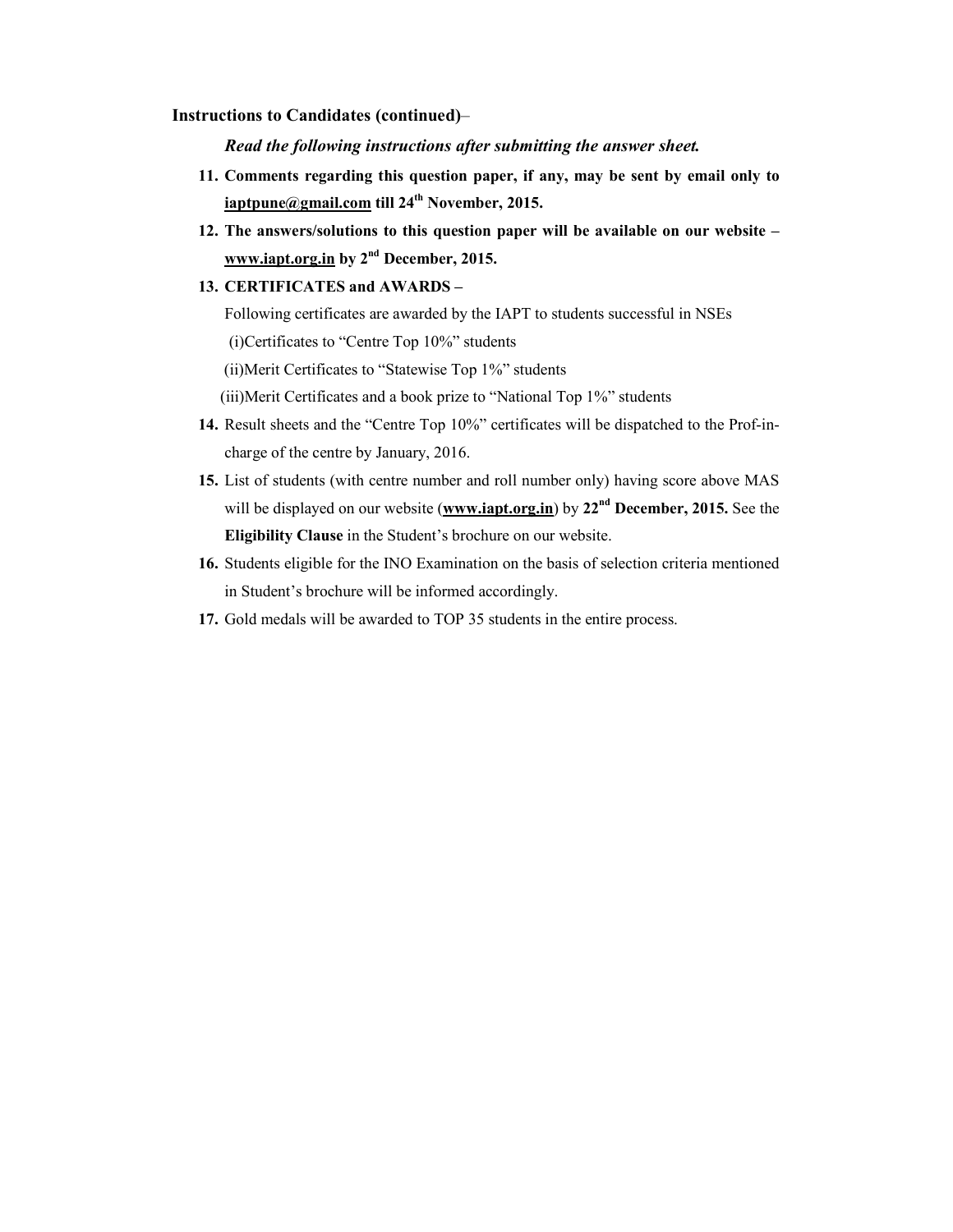# **NATIONAL STANDARD EXAMINATION IN BIOLOGY (NSEB) 2015- 2016**

1. Which of the following figures correctly depicts Anaphase I?



2. Which of the following elements are macronutrients?

Co, Ba, Mg, S, I, Mn

- a) I and Mn
- b) Mg and S
- c) Co, Mg and Mn
- d) Co and Mn
- 3. Which of the following insects use only one pair of wings for flying?
	- a) Butterflies
	- b) Dragonflies
	- c) Moths
	- d) Beetles
- 4. Tissue level of organization is found in:
	- a) sea cucumber
	- b) glass sponge
	- c) sea anemone
	- d) comb jelly
- 5. What is true about the deuterostomes?
	- i. Mesoderm develops from out-pockets of archenteron.
	- ii. Mouth develops from blastopore.
	- iii. Cleavage is radial.
	- iv. Cleavage is indeterminate.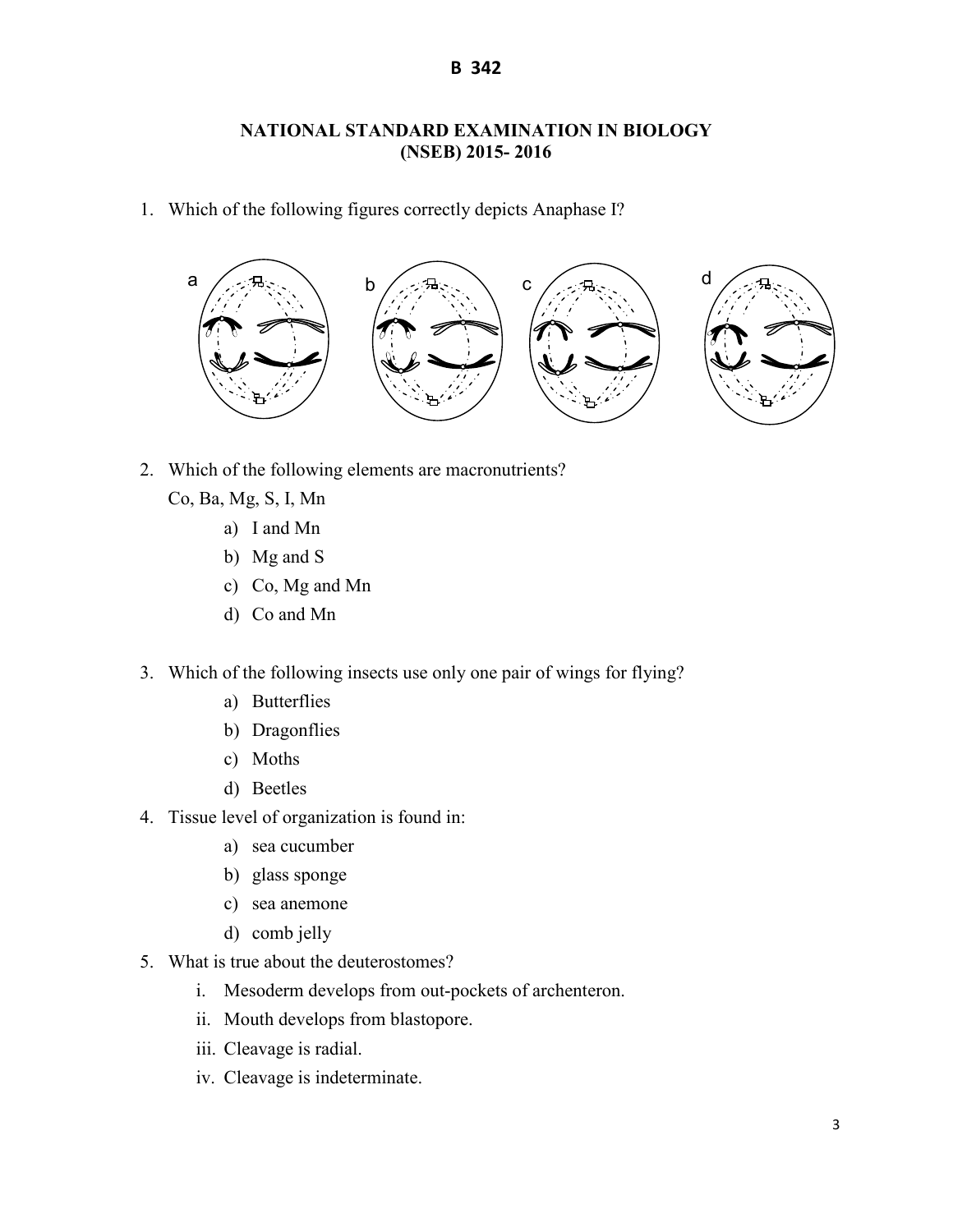- a) Only i and ii
- b) i, iii and iv
- c) only i and iv
- d) only iii and iv
- 6. The bird-like features of *Archaeopteryx*, the missing link between reptiles and birds are:
	- i. jaws modified into beaks
	- ii. jaws bearing teeth
	- iii. exoskeleton of feathers
	- iv. spongy bones
	- v. many tail vertebrae
		- a) i, iii and iv
		- b) i, ii and v
		- c) i, and iii only
		- d) ii and iii only
- 7. Animals belonging to the following groups are usually hermaphrodites **except**:
	- a) gastropods
	- b) oligochaetes
	- c) crustaceans
	- d) flatworms
- 8. *Sacculina*, an ectoparasite on crab, forms root-like extensions that penetrate and destroy gonads of the host. Since the host fails to reproduce, the availability of hosts in future would be less. Yet, this feature has been selected because it :
	- a) provides additional space for the parasite.
	- b) reduces vigour of the host.
	- c) lowers the defenses of the host.
	- d) augments growth of the host providing food security to the parasite.
- 9. The chlorophyll molecules are located in the membranes of thylakoids with the porphyrin head towards the protein layer and phytol tail thrust in the lipid layer. This is due to the fact that the phytol tail is:
	- a) elongated and can be accommodated in fatty acid chain.
	- b) hydrophobic.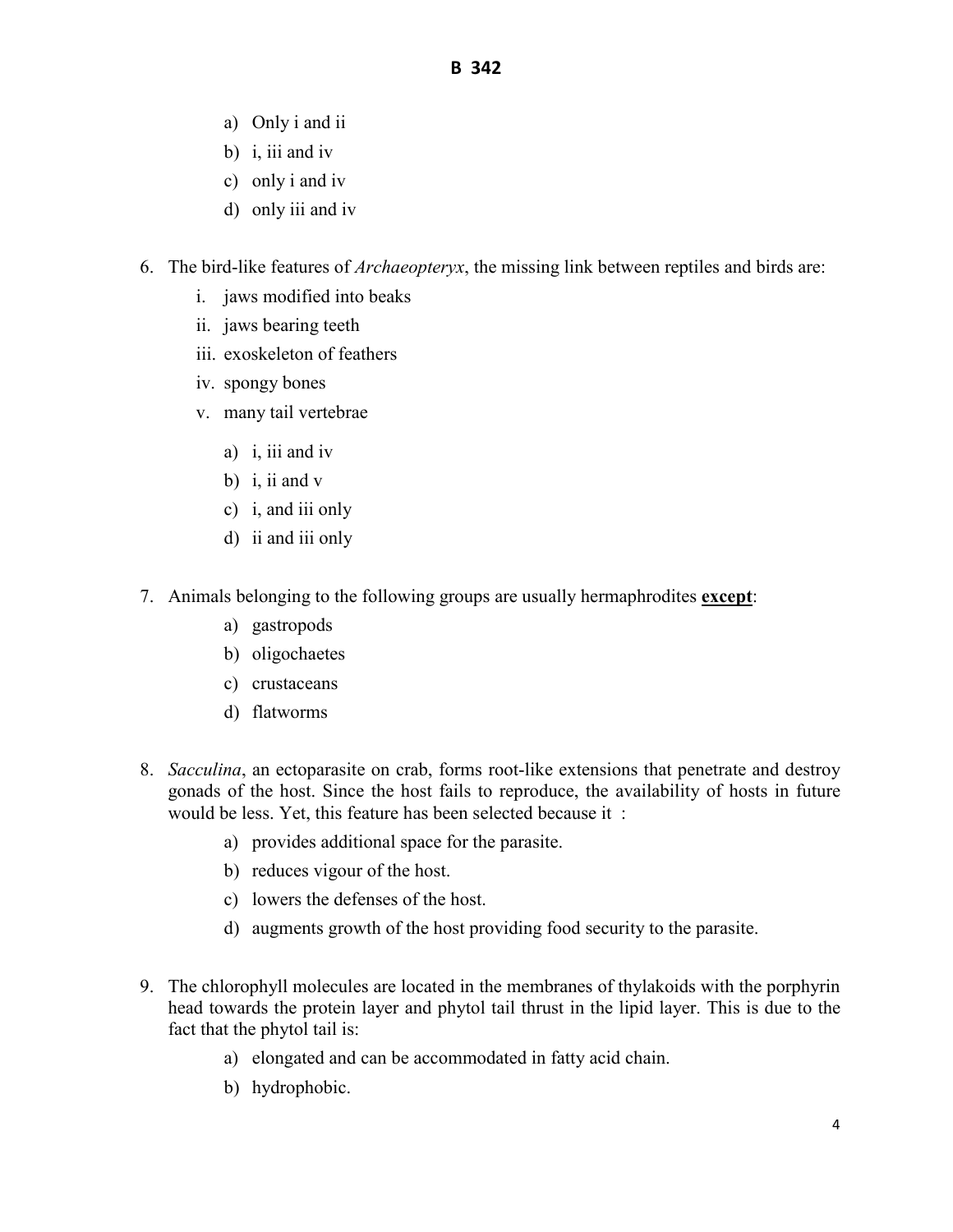- c) hydrophilic.
- d) without linked metal ions.
- 10. A polycarpellary, apocarpous flower normally gives rise to:
	- a) composite fruit.
	- b) aggregate fruit.
	- c) simple fleshy fruit.
	- d) simple dry fruit.
- 11. Auxin received by a cell causes its elongation through the events given below. Arrange them in the appropriate sequence.
	- i. Cross-linkages between microfibrils are cleaved.
	- ii. Turgor pressure works on cell wall.
	- iii. Auxin increases activity of proton pumps.
	- iv. Cell wall becomes acidic.
		- a)  $iv \rightarrow iii \rightarrow ii \rightarrow i$
		- b)  $iii \rightarrow iv \rightarrow i \rightarrow ii$
		- c)  $iii \rightarrow ii \rightarrow iv \rightarrow i$
		- d)  $iv \rightarrow iii \rightarrow i \rightarrow ii$
- 12. Above 40°C most living cells synthesize heat shock proteins (HSP). The best strategy for HSPs to protect the cell would be to:
	- a) envelope vital proteins to prevent their denaturation.
	- b) absorb more water to achieve cooling of the cells.
	- c) achieve cooling by promoting evaporation of water from the cells.
	- d) lower the general metabolic rate of the cells to conserve energy.
- 13. An exposure to antigen A indicated at 'X' causes rise in concentration of antibodies to A as shown in the diagram. What is the event indicated at 'Y'?

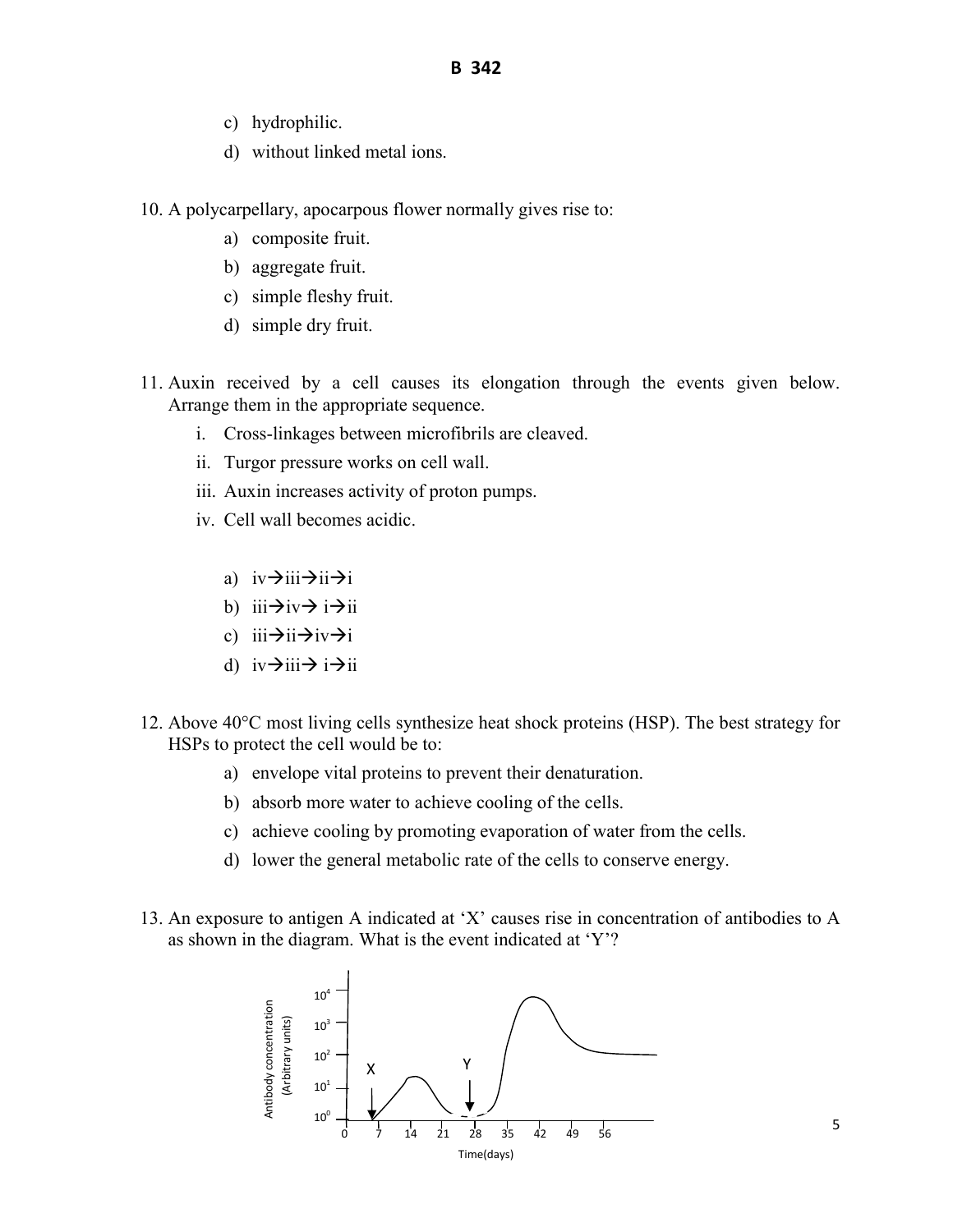- a) Exposure to a new antigen B.
- b) Repeat exposure to antigen A.
- c) Immunocompromisation.
- d) Infusion of leucocytes.
- 14. Anhydrobiotic animals like tardigrades survive long spans of dehydration. Analysis shows accumulation of sugars, particularly a disaccharide trehalose, in the body. The sugar helps in:
	- i. replacing water that is otherwise associated with proteins and membranes.
	- ii. maintaining high water potential in the cells.
	- iii. protecting cell membranes in freezing temperatures.
	- iv. lowering the metabolic rate of the cells.
		- a) i and ii
		- b) ii and iv
		- c) i and iii
		- d) iii and iv
- 15. Along the southern rim of the Grand Canyon are found brown tailed Harris's antelope squirrels while the white tailed antelope squirrels inhabit the northern rim, just a few miles across. This variation is caused by:
	- a) genetic barrier.
	- b) geographic barrier.
	- c) climatic barrier.
	- d) physiological barrier.
- 16. Australian mole, a marsupial mammal and North American mole, a placental mammal are strikingly similar in adaptations though they are taxonomically different. This is a typical case of:
	- a) sympatric speciation.
	- b) sympatric distribution.
	- c) divergent evolution.
	- d) convergent evolution.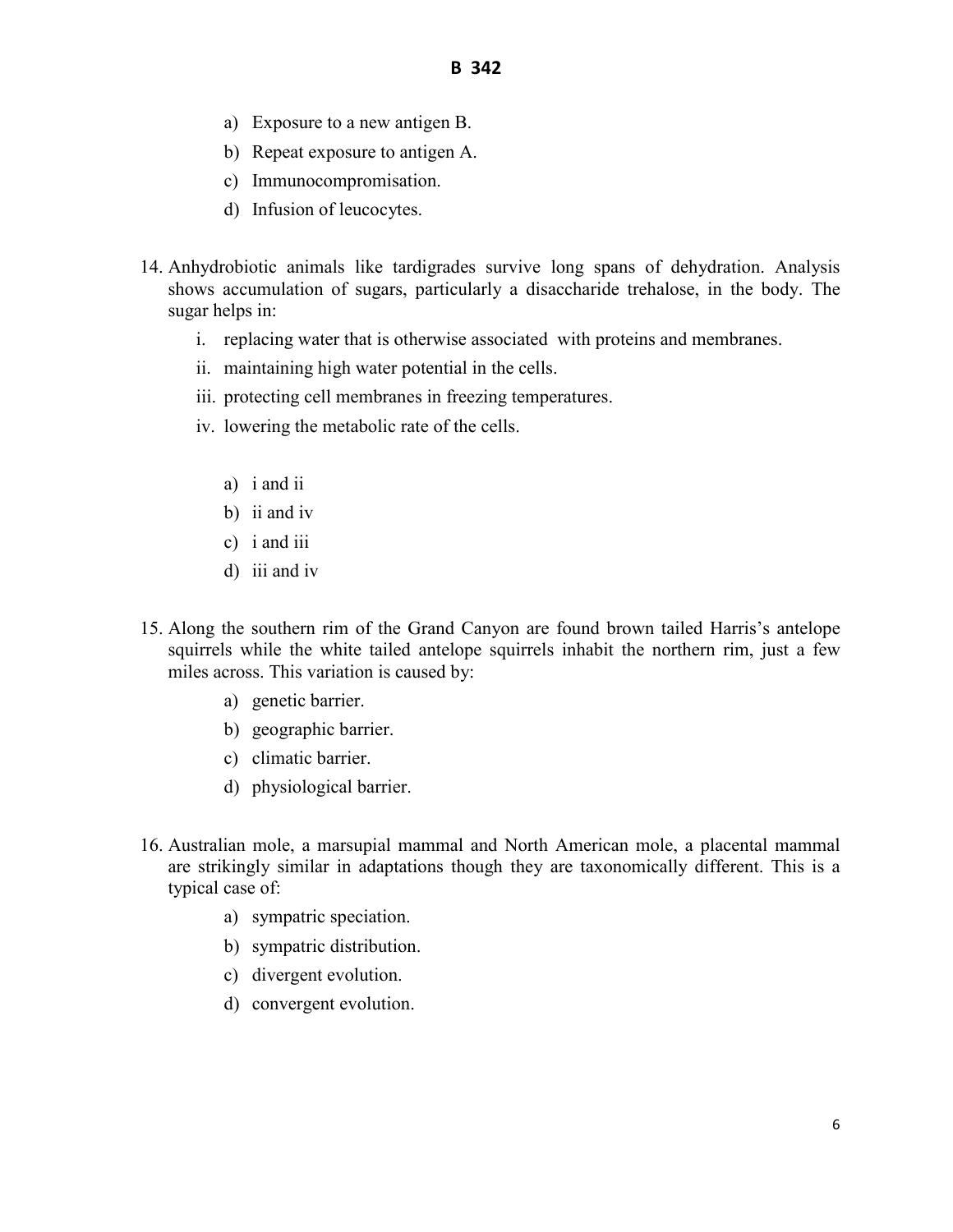- 17. According to 'evo-devo' hypothesis of evolution of flowering plants proposed by Michael Frohlich, microsporophylls, through mutation, developed ovules and formed carpels. The evidence in support of this is that:
	- i. flower-development genes of angiosperms are homologous to the microsporophyll development genes of gymnosperms.
	- ii. in tomato, fasciated (ff) mutation leads to development of extra floral organs.
	- iii. in ABC model of development of flower, activation of B and C genes result in differentiation of stamens while that of only C gene leads to differentiation of carpels.
		- a) ii and iii
		- b)  $i \&$  ii
		- c)  $i \& \text{iii}$
		- d) only i
- 18. Ciliary feeding is observed in:
	- i. Rotifer
	- ii. Paramoecium
	- iii. Hydra
	- iv. Bivalve
	- v. Sabella (marine polychaete)
		- a) iii, iv and v
		- b) i, ii, iv  $&\mathbf{v}$
		- c) only i, ii  $&$  v
		- d) only ii and iv
- 19. In amniotic egg, the exchange of gases between embryo and air is facilitated by:
	- a) albumen.
	- b) allantois.
	- c) chorion.
	- d) yolk sac.
- 20. Branches of root, unlike those of stem, are difficult to break off since they are produced by growth from:
	- a) ground tissue.
	- b) stele.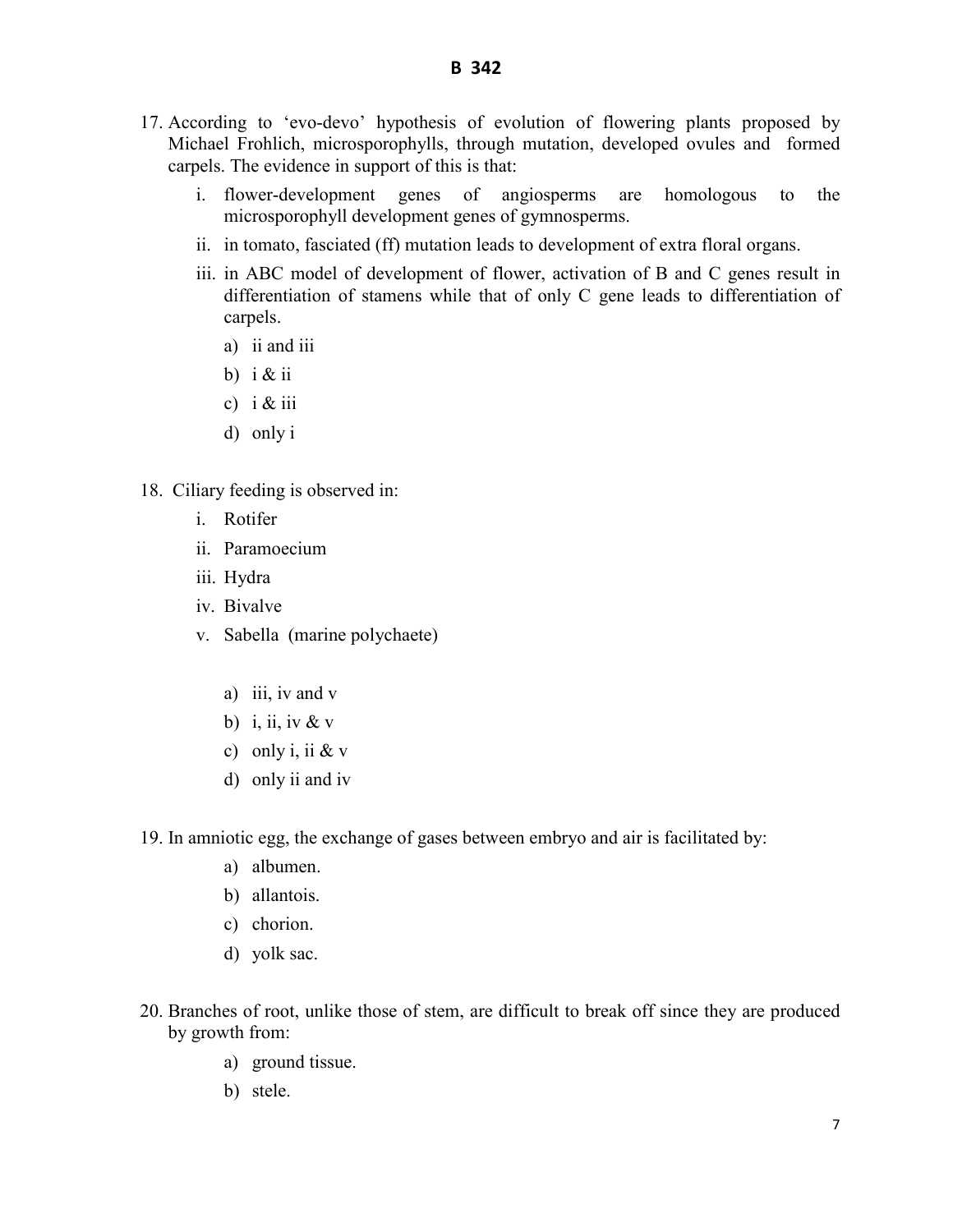- c) epidermis.
- d) hypodermis.
- 21. In the leaves of strawberry, water appears to be exuded through leaf margins. This is due to the combination of :
	- i. adhesion
	- ii. root pressure
	- iii. transpiration
	- iv. guttation
		- a) i, ii and iii
		- b) ii, iii and iv
		- c) i, ii, and iv
		- d) only i & iv
- 22. Which of the following is an example of endosymbiosis?



23. Which of the following is **not** a structural protein?

- a) Fibrin
- b) Albumin
- c) Collagen
- d) Keratin

24. Which of following processes occurring in the stomach is autocatalysis?

- a) Low pH denaturing the proteinaceous substances in food.
- b) Low pH activating pepsinogen to pepsin.
- c) Absorption of monomeric molecules in chyme.
- d) Pepsin activating more pepsinogen molecules.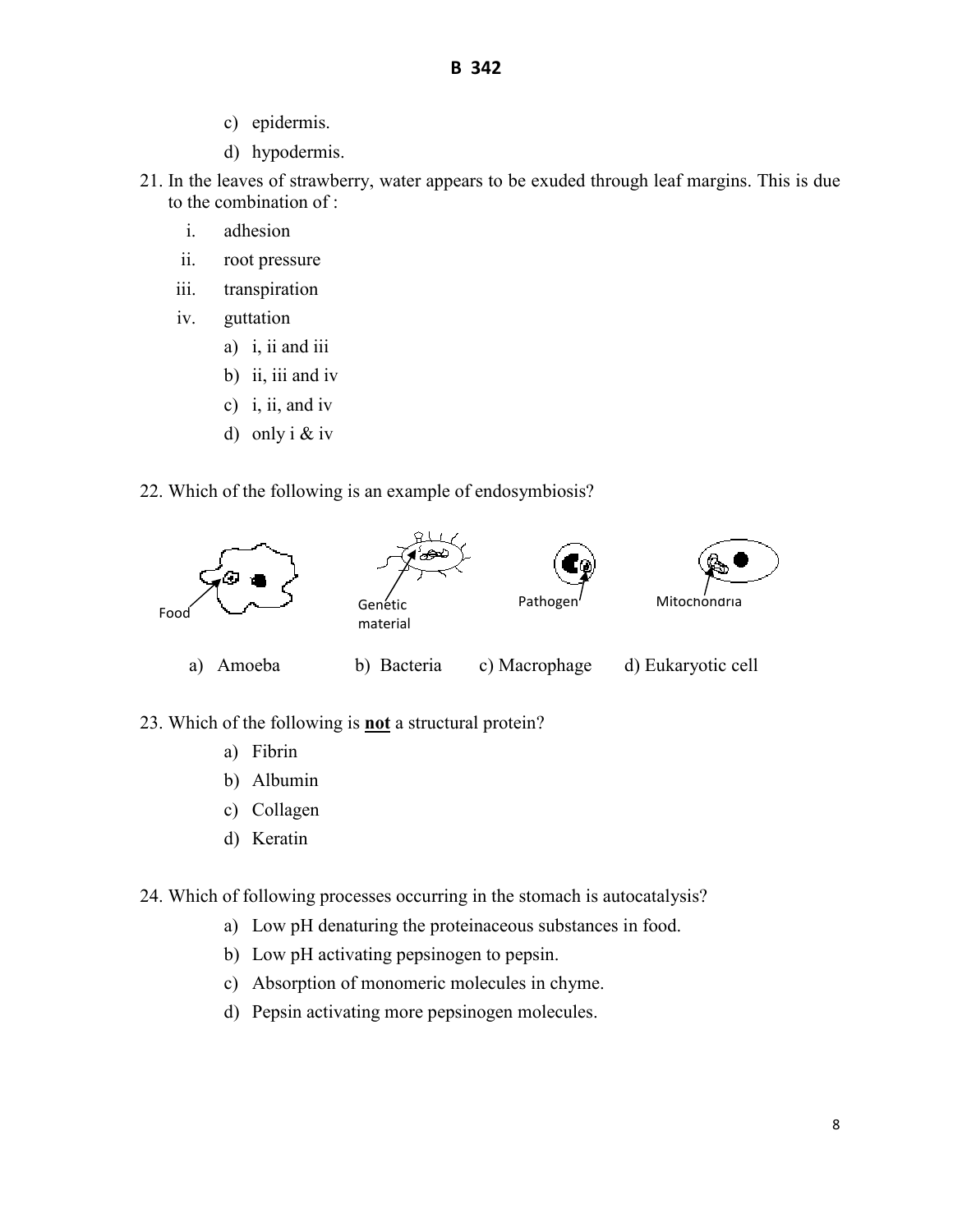- 25. Which of the following results in inclusive fitness?
	- i. Altruism
	- ii. Kin selection
	- iii. Parental care
	- iv. Batesian Mimicry
		- a) i, ii, iii and iv
		- b) only i and ii
		- c) only i and iii
		- d) only ii and iv
- 26. Sperms contribute to the development of zygote by providing:
	- a) cytoplasm.
	- b) centrioles.
	- c) nutrients.
	- d) required activation enzymes.
- 27. If an aberration causes change in the order of genes on a chromosome but does not alter linkage, it is a case of:
	- a) deletion.
	- b) inversion.
	- c) translocation.
	- d) transposition.
- 28. Which of the following **will not be** affected by RNAse?
	- a) Smaller subunit of ribosome.
	- b) Larger subunit of ribosome.
	- c) Amino acyl tRNA transferase.
	- d) Nucleolus in interphase.
- 29. An effective strategy to extend the shelf life of fruits is by knocking out genes for:
	- a) ATP synthesis.
	- b) Phosphate kinase synthesis.
	- c) Auxin synthesis.
	- d) Ethylene synthesis.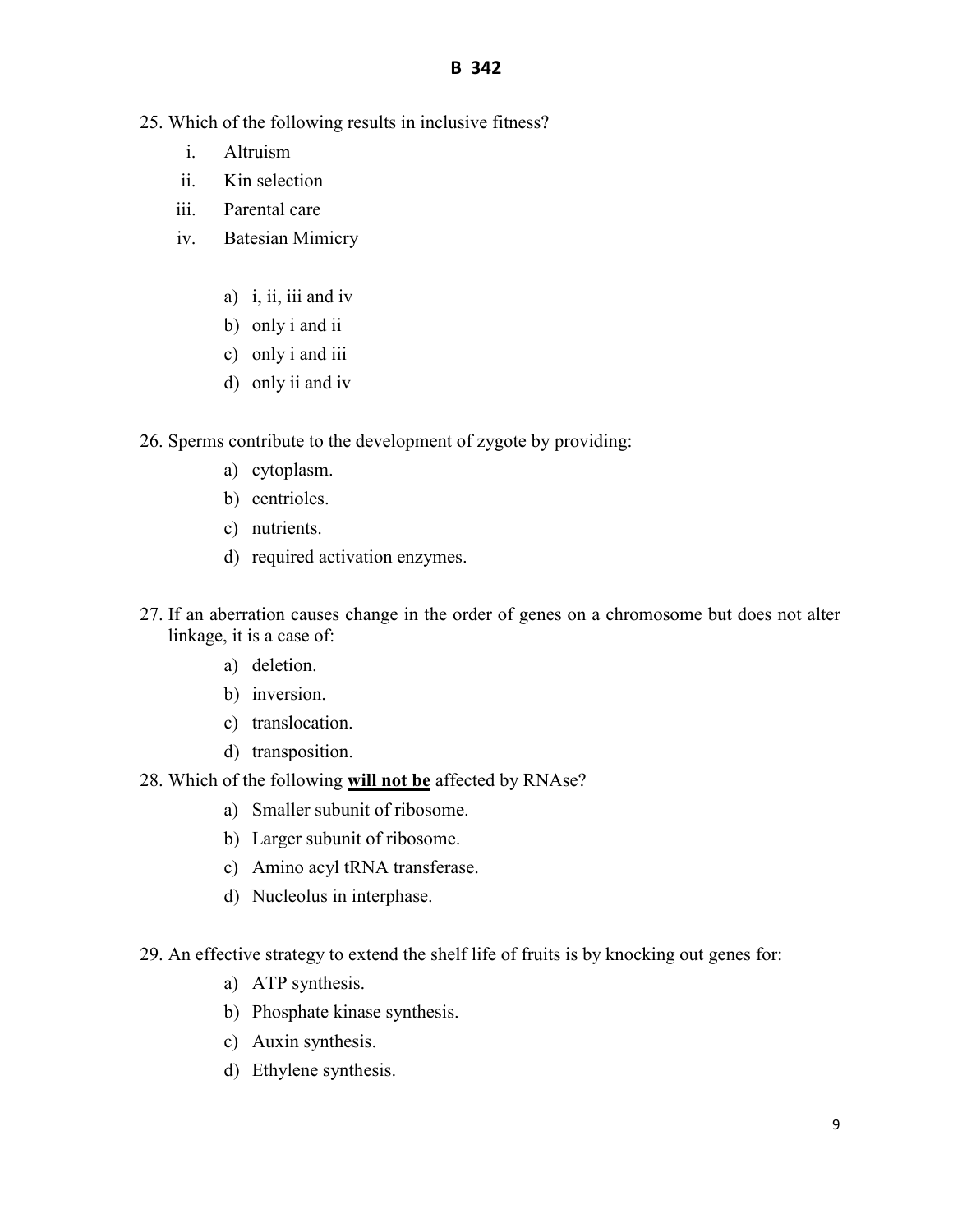30. The minimum concentration of essential elements below which plant growth is retarded is the:

**B 342** 

- a) Optimum concentration.
- b)  $LC_{50}$ .
- c) Critical concentration.
- d) Inhibitory concentration.
- 31. The three-domain phylogenetic classification of life is based on differences in 16S rRNA genes. It is correctly depicted in:



32. The flow of water from soil to xylem of the root is shown below: Soil  $\rightarrow$  Root hair  $\rightarrow$  Cortex  $\rightarrow$  X  $\rightarrow$  Pericycle  $\rightarrow$  Y  $\rightarrow$  Metaxylem

The tissues  $X \& Y$  respectively are:

- a) Hypodermis and Protoxylem.
- b) Medullary rays and Protophloem.
- c) Endodermis and Protoxylem.
- d) Endodermis and Protophloem.
- 33. In  $C_4$  plants, dimorphism of chloroplasts is an adaptation to:
	- a) absorb light efficiently.
	- b) absorb light in blue-violet and red regions.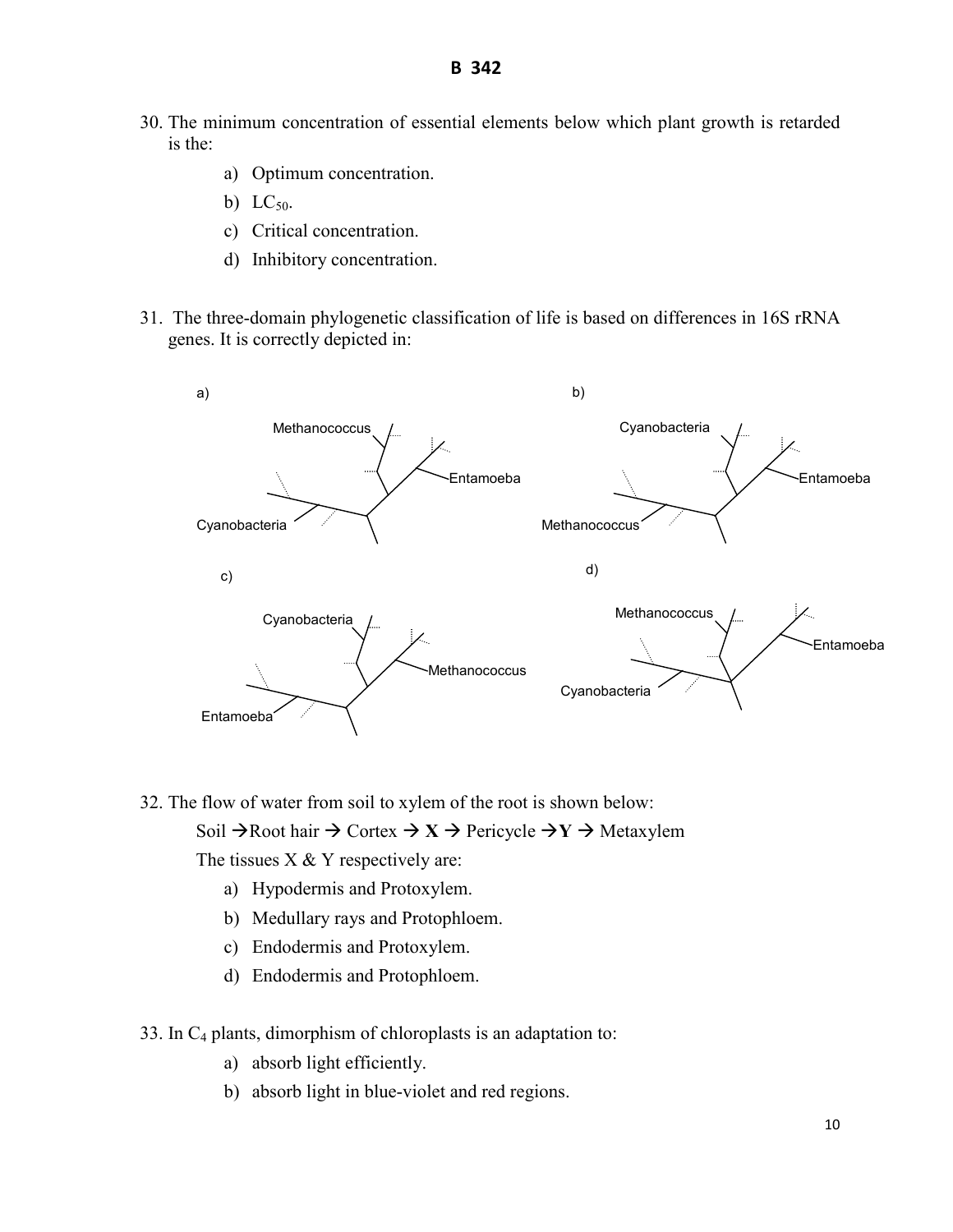- c) carry out cyclic and non-cyclic electron transfer.
- d) minimize photorespiration.

34. Respiration differs from photorespiration as the latter:

- a) takes place only during day and within the chloroplast.
- b) yields less ATP.
- c) utilizes ATP.
- d) occurs in peroxisomes.
- 35. In a 68nm long DNA molecule, Adenine constitutes 25%. How many hydrogen bonds would be present between the strands? (Average length of a nucleotide is 3.4 Angstroms)
	- a) 250
	- b) 350
	- c) 500
	- d) Data insufficient
- 36. A plant part absorbs all wavelengths of white light except between 600 and 620 nanometers. In what colour would we perceive the part?
	- a) Red
	- b) Orange
	- c) Green
	- d) Blue
- 37. A glucose fed yeast cell is moved from an aerobic environment to an anaerobic one. For the cell to continue generating ATP at the same rate, rate of glucose consumption should increase:
	- a) 2 times
	- b) 4 times
	- c) 19 times
	- d) 38 times
- 38. Which of the following enzymes involved in Krebs cycle is **not present** in the mitochondrial matrix?
	- a) Aconitase
	- b) Malate dehydrogenase
	- c) Fumarase
	- d) Succinate dehydrogenase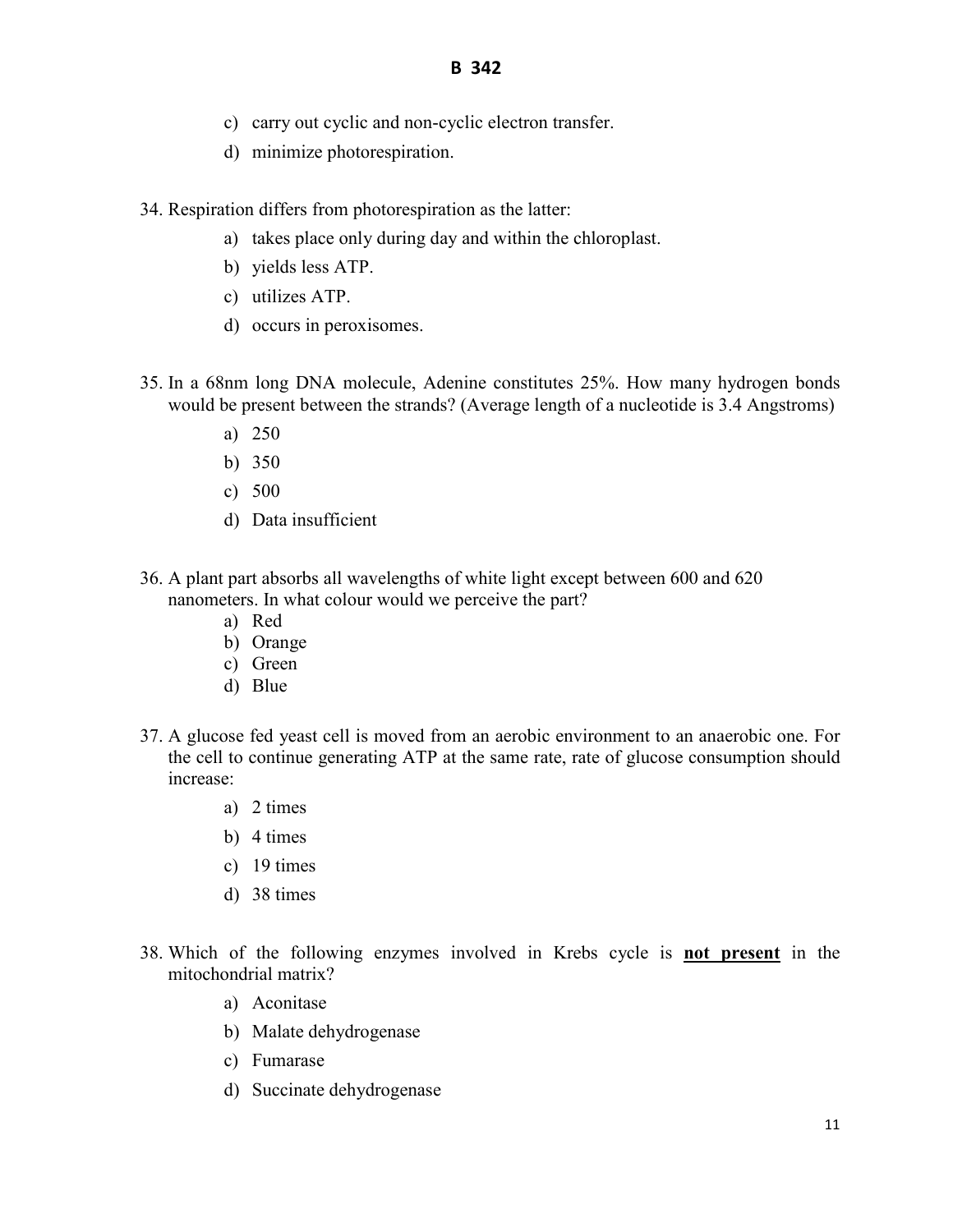39. In  $C_2$  (photorespiration) cycle, RUBISCO utilizes:

- a)  $CO<sub>2</sub>$
- b)  $O<sub>2</sub>$
- c) NADPH<sub>2</sub>
- d) Inorganic phosphate
- 40. Assuming independent assortment of characters, in the  $F_2$  generation of the  $F_1$  hybrid with a genotype AaBbCcDd, the probability of having the genotypes- AABBCCDD, AaBbCcDd and aabbccdd would be:
	- a) 1/256, 1/16, 1/256
	- b) 1/64, 2/64, 1/64
	- c) 2/256, 4/256, 2/256
	- d) 1/128, 4/128, 1/128
- 41. The figure depicts the distribution of width of lower mandible of bills in a population of seed-eating birds. Wider mandibles help them to crack tough seed coats.



Which of the following statements is true?

- a) The population does not seem to be under any selection pressure.
- b) The differences in mandibles are incidental gene variations with no selection consequences.
- c) There is directional selection pressure operating within the population.
-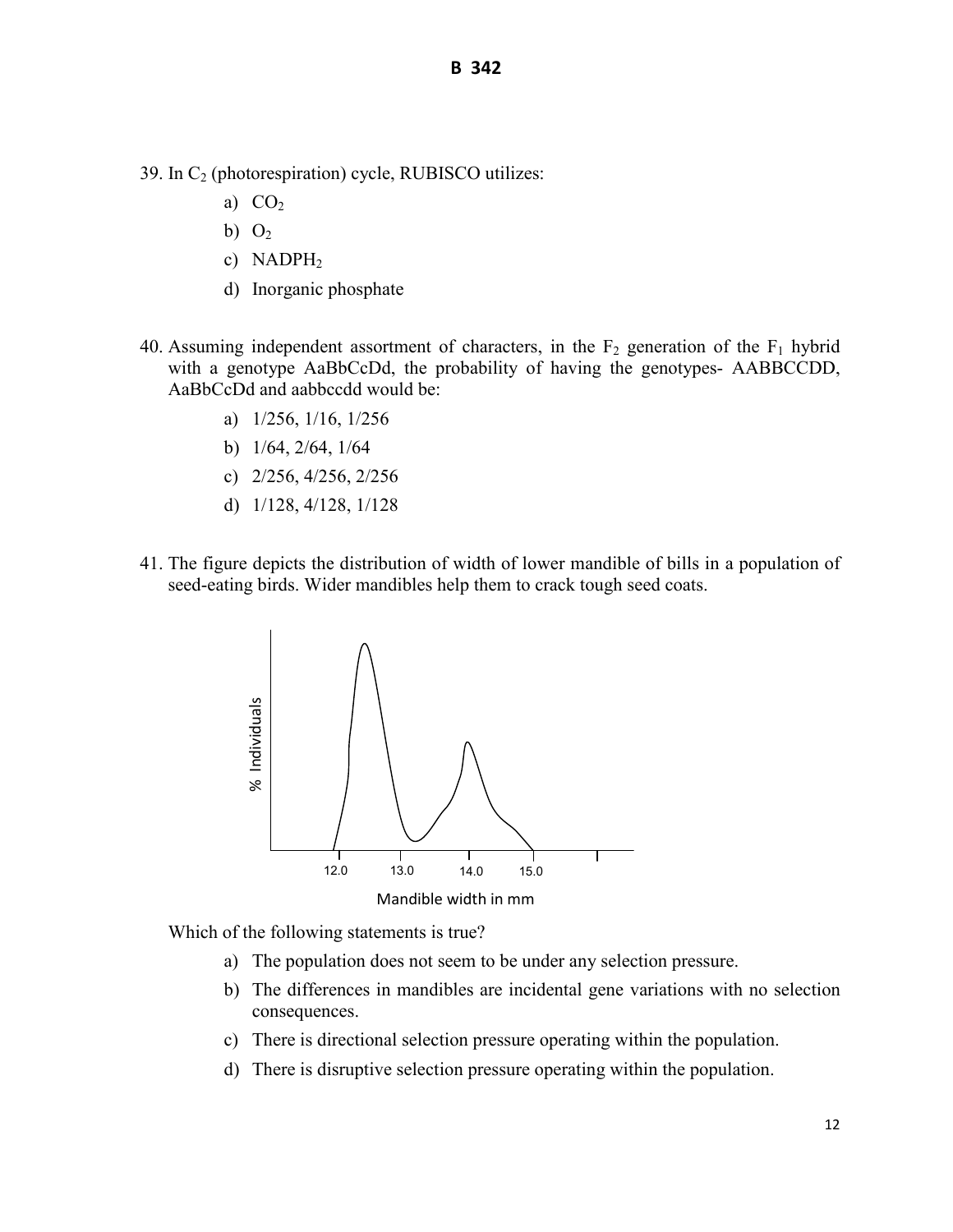- 42. A population of fish in a lake was found to consist of two subpopulations with distinct feeding preferences. Limnetic population that fed predominantly on tiny soft-bodied shrimps in open waters and benthic population that fed predominantly on hard bodied amphipods near the shore. Which of the following characters would most probably belong to the benthic subpopulation?
	- a) Shorter and narrower body.
	- b) Greater number of gill rackers.
	- c) Wider mouth.
	- d) Wider paired fins.

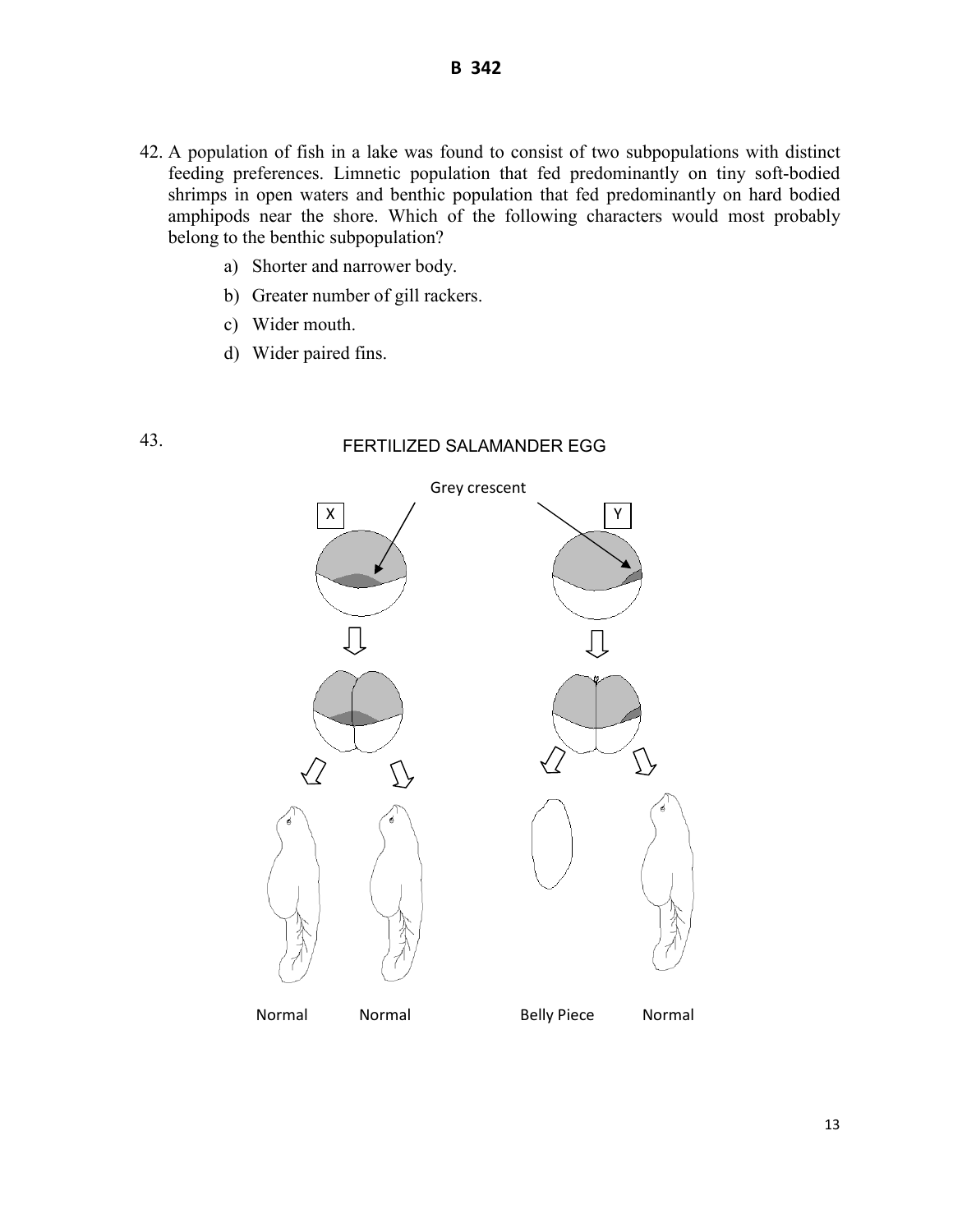The first cleavage of fertilized salamander egg bisects the grey crescent (Fig. X). If the two blastomeres are separated, they produce two normal embryos. If a thread is tied around the egg to confine the grey crescent to one half, then only one normal embryo is formed (Fig. Y). In the context of the above experiment, which of the following statements about totipotency is true?

- a) It is uninfluenced by the plane of cleavage.
- b) Entire grey crescent is required for totipotency.
- c) It is influenced by determinants in grey crescent.
- d) It is unaffected by mechanical stress.
- 44. If both parents have 'B' blood group and their first child has blood group 'O', what is the probability that their second child will have 'B' blood group?
	- a) 25 %
	- b) 50%
	- c)  $75%$
	- d) 100%
- 45. Which one of the following relations **cannot** be described by the following graph?



- a) A: dry weight of endosperm B: dry weight of embryos in a in a germinating seed. germinating seed.
- in an assay system.
- 
- 

- b) A: reaction temperature B: enzyme activity in an assay system.
- c) A: humidity of air B: rate of transpiration from mesophytic plant leaves.
- d) A: temperature B: metabolic rate of endotherm.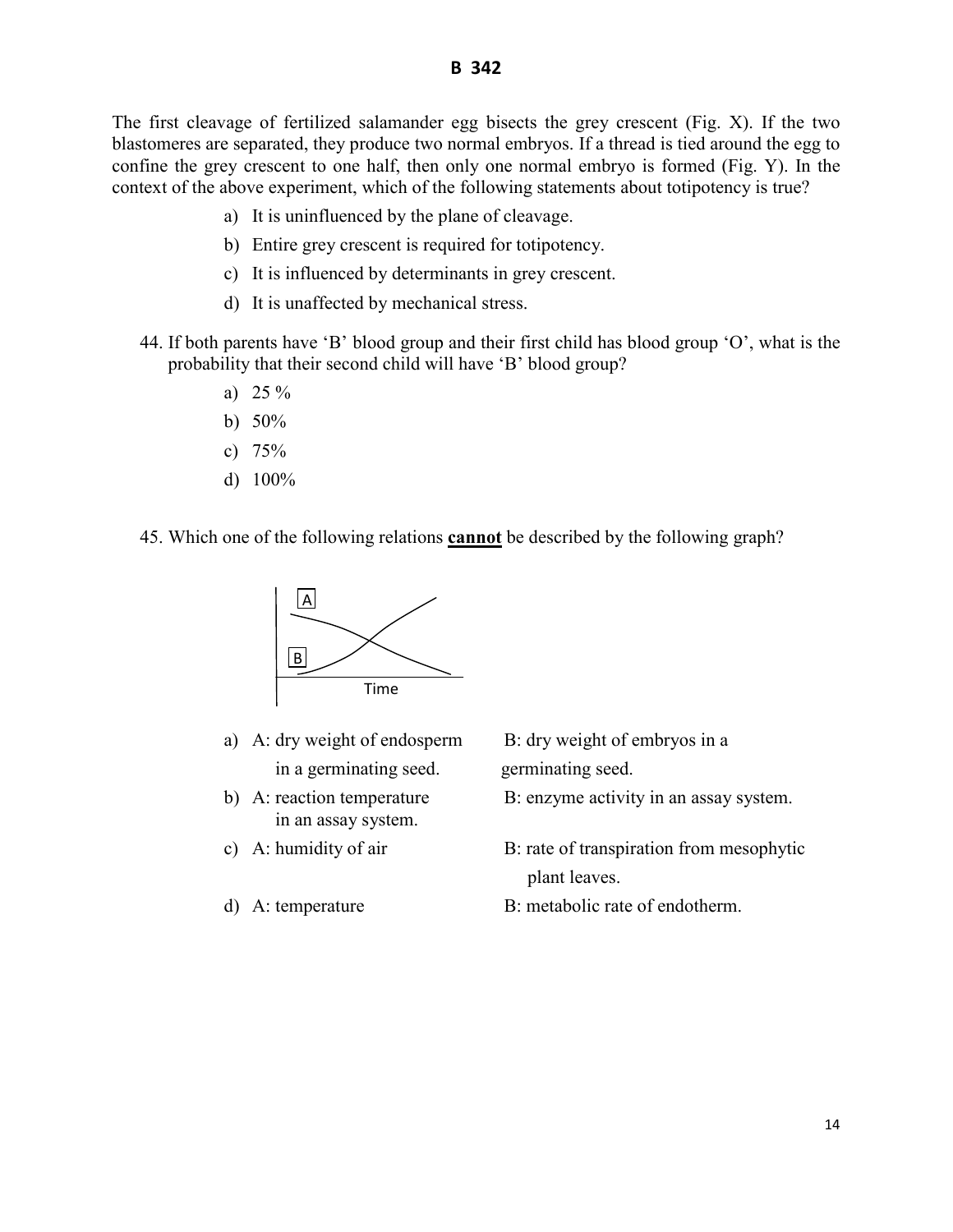46. The following diagram shows the respiratory system in insects. In resting condition, the tracheoles are filled with a watery fluid diffused from surrounding tissues. The amount of  $O<sub>2</sub>$  dissolved in the fluid is enough for normal activity. During rigorous activity, however, lactic acid starts accumulating in the tissues and there is an increased oxygen demand. How does the system meet the excess demand of  $O<sub>2</sub>$ ?



- a) Exercise leads to more diffusion of fluid in tracheoles and it leads to increased gaseous exchange.
- b) The fluid moves from tracheoles to tissues so that more oxygen comes in contact with the tissues.
- c) During rigorous activity skin surface also helps in gaseous exchange along with the tracheolar system.
- d) Increased activity expands the tracheoles which results in increased air contact with tissues.
- 47. Two adjacent plant cells are depicted below. A few statements regarding them are made. Mark the correct statement.



- a) The cell A has a higher water potential than B.
-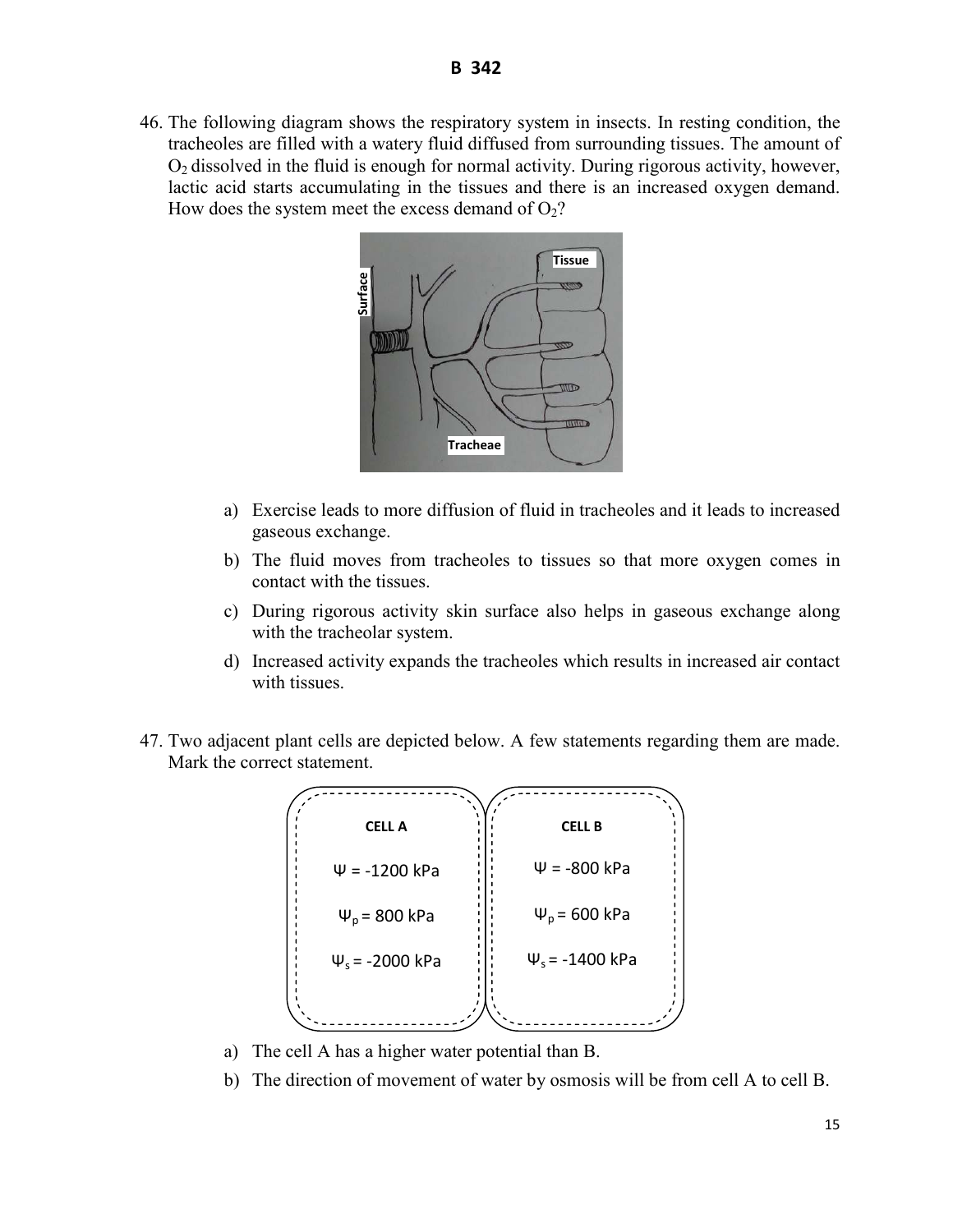- c) At equilibrium, the two cells will have a water potential value of -1700 kPa.
- d) Assuming that the solute potentials of the two cells do not change at equilibrium, the pressure potential of cell B will be 400 kPa.
- 48. The support staff in a Zoology lab mixed up the description charts of the following organisms:

X: Rotifer Y: Sea anemone Z: Spider

Description charts:

I: Coelomate with segmented body.

II: Pseudocoelomate with alimentary canal and head having ciliated crown.

III: Diploblastic with gastrovascular cavity.

Description charts that match X, Y and Z respectively are:

- a) I, II and III
- b) II, III and I
- c) III, I and II
- d) I, III and II
- 49. A few statements regarding food webs / trophic levels are made. Choose the correct statement.
	- a) Trophic efficiencies in an ecosystem must always be higher than production efficiencies.
	- b) A small standing crop of primary producers can never support a larger standing crop of primary consumers in any aquatic ecosystem.
	- c) The amount of chemical energy in the consumer's food that is converted to their own biomass during a given period is called the primary production of the ecosystem.
	- d) Most biomass (dry organic weight) pyramids show a sharp decrease in biomass at successively higher trophic levels.
- 50. Absence of cartilage, absence of ciliated epithelium, presence of minimal smooth muscles and presence of thin flattened squamous epithelium are the features of which of the following parts of the respiratory system?
	- a) Trachea
	- b) Bronchi
	- c) Alveolar duct
	- d) Alveoli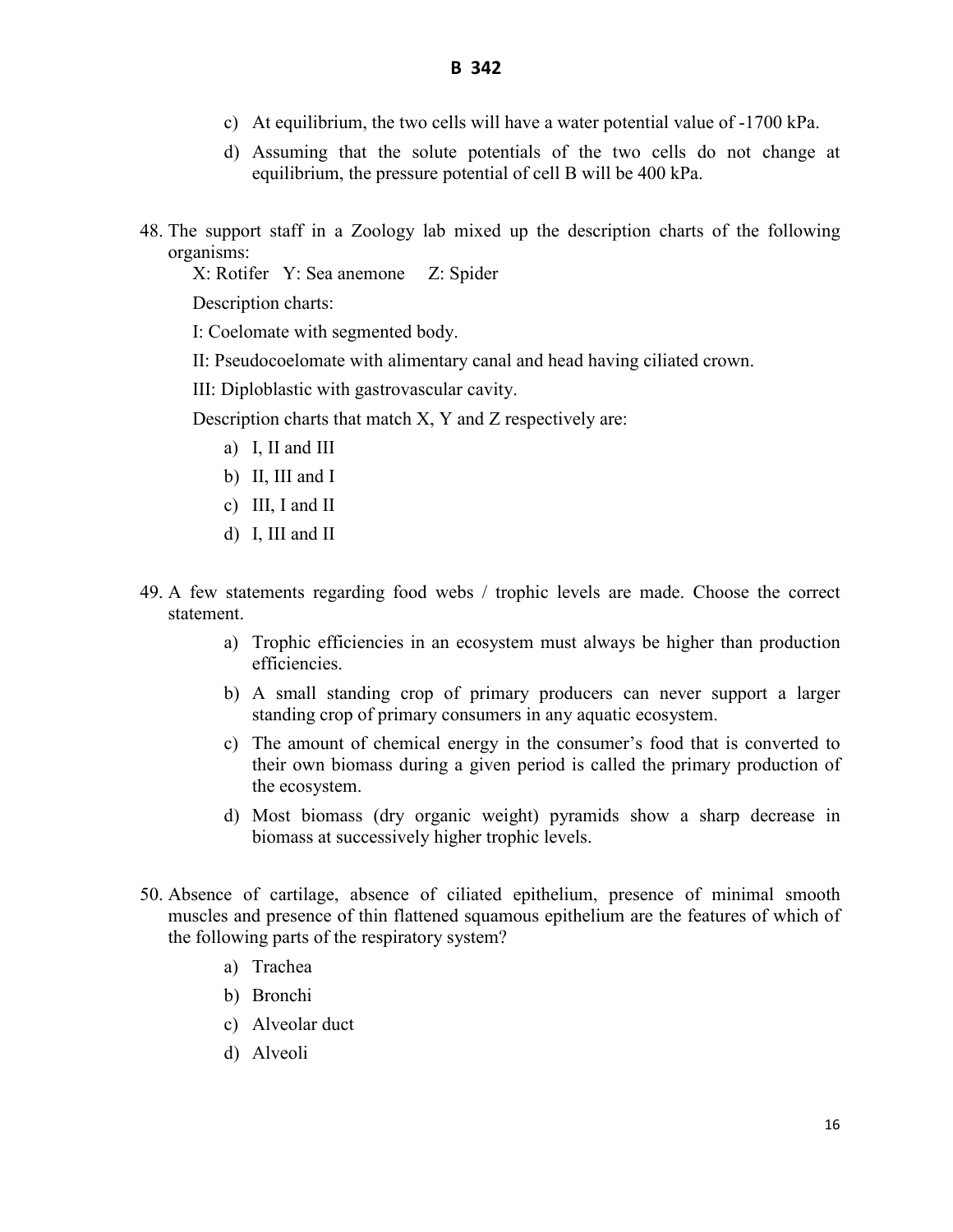- 51. Which of the following would be the effects of increase in the body temperature of a mammal?
	- i. Vasodilation of arterioles in the skin.
	- ii. Flattening of body hair.
	- iii. Decreased blood flow to skin.
	- iv. Evaporation from body surface.
	- v. Decreased activity of sebaceous glands.
		- a) i and ii only
		- b) i, iii and  $v$
		- c) iii and iv only
		- d) i, ii and iv
- 52. Study the following pedigree. The transmission of the trait indicates:



- a) X-linked inheritance.
- b) Autosomal dominance.
- c) Autosomal recessive type.
- d) Mitochondrial inheritance.
- 53. If one compares physiology of an elephant and cat, then:
	- a) the heart beats per minute of a cat will be higher than an elephant.
	- b) the total heart beats in the lifetime of an elephant will be many times that of a cat.
	- c) both cat and elephant will show heart rate greater than a chicken.
	- d) elephant will show greater surface to volume ratio as compared to a cat.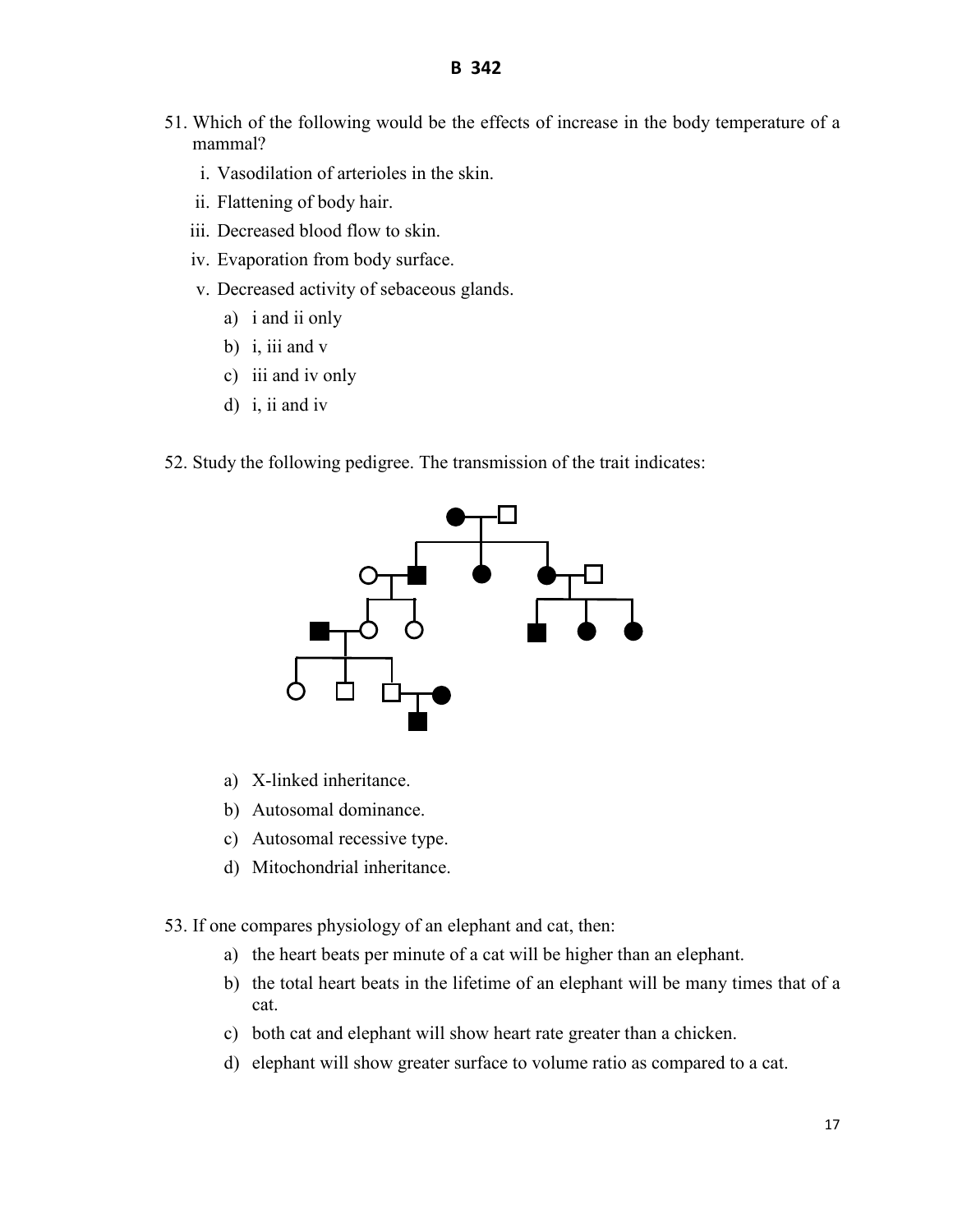54. The growth curves of a random and a synchronous culture are depicted in Figure 1 while Figure 2 depicts the mitotic indices for the same two cultures. Which alphabets represent the synchronous culture?



- a) P and R
- b) Q and R
- c) P and S
- d) Q and S
- 55. When the rate of photosynthesis per unit leaf area is measured for three different variables (P, Q and R), three graphs are obtained as shown below.



Which is the most appropriate statement?

- a) P indicates  $CO<sub>2</sub>$  levels.
- b) Q indicates temperature.
- c) R indicates light intensity.
- d) Both P and Q indicate  $CO<sub>2</sub>$  levels for  $C<sub>4</sub>$  and  $C<sub>3</sub>$  plants respectively.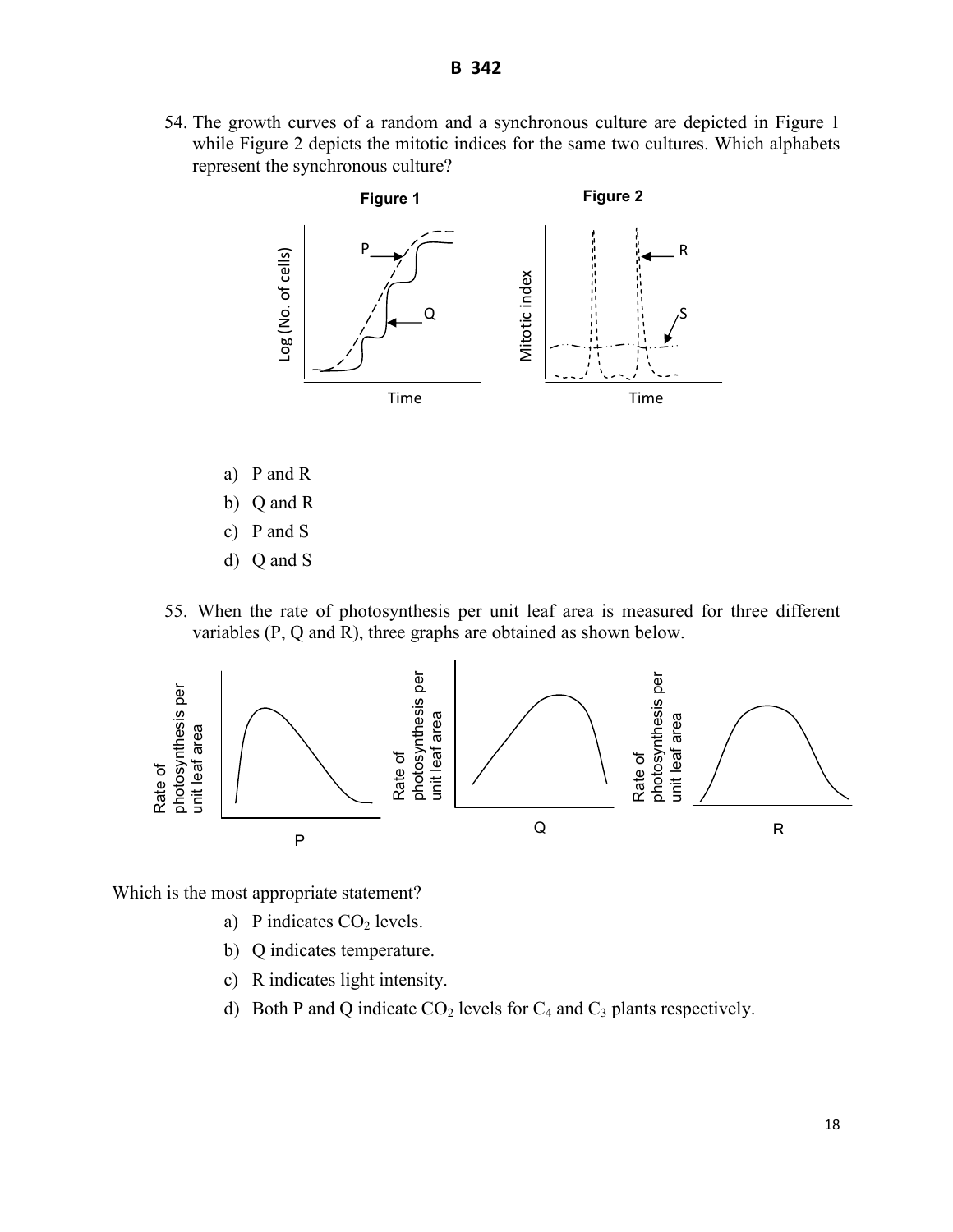- 56. When *Hyas araneus*, a sea crab, is placed in dilute sea water, for some time it swells and gains weight. Thereafter it slowly starts losing weight. While losing weight, if it is transferred back to normal sea water, it will:
	- a) further lose weight.
	- b) swell again.
	- c) die as it is a non-conformer.
	- d) remain iso-osmotic to external medium by losing salts.
- 57. If an organism has to acquire atmospheric oxygen by a process of passive diffusion alone, then:
	- a) it is likely to be aquatic than a land dwelling one.
	- b) a body of spherical shape will be advantageous over any other shape.
	- c) the metabolism will be hampered for a large body of cylindrical shape.
	- d) it can either be a prokaryote or a eukaryote with a diploblastic body.
- 58. Oxygen dissociation curves for two types of haemoglobin molecules P and Q are shown below. Select the correct interpretation.



- a) Haemoglobin P is more efficient as an oxygen carrier than as an oxygen store.
- b) At elevated temperatures, curve for P will shift towards curve for Q.
- c) P is more effective in unloading oxygen at very low partial pressures.
- d) Haemoglobin P is likely to be present in actively metabolising tissues.
- 59. Inulin is a plant polysaccharide. It can pass in ultrafiltrate but is neither secreted nor reabsorbed by tubules. Hence, ratio of its concentration in urine/blood is 1. Mark the correct statement/s.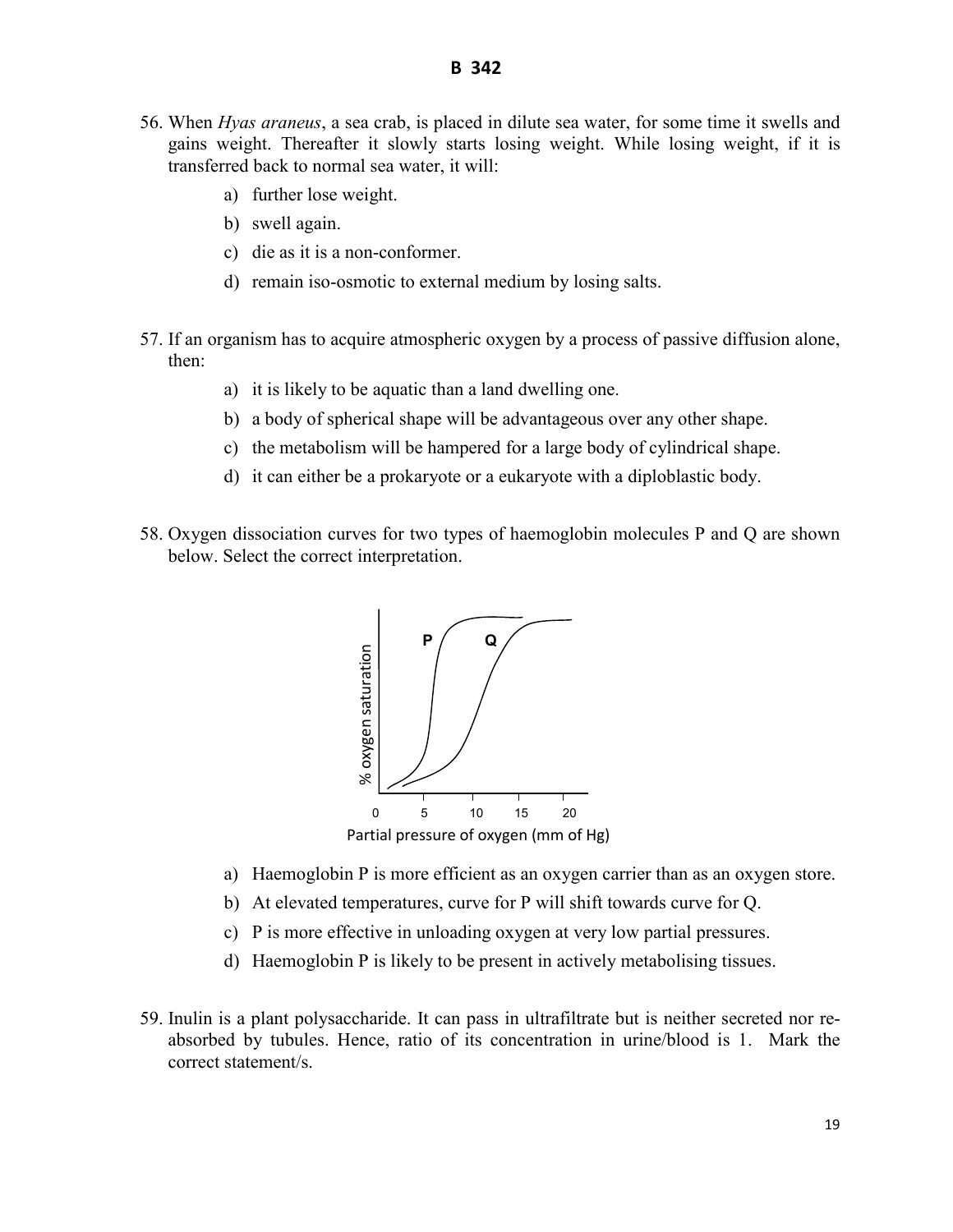- i. Substance that is filtered as well as secreted by tubules will show urine/blood ratio lower than that for inulin.
- ii. Inulin can be used to study activity of tubules.
- iii. Glucose will show lower urine/blood ratio than inulin.
- iv. Inulin can be used to study rate of ultrafiltration.
	- a) i and iii
	- b) ii and iv
	- c) iii and iv
	- d) Only iii
- 60. The polychaete, *Nereis pelagica*, lives in brackish mud and feeds by protruding its head. It responds to external stimuli by retracting into its burrow.



Response of this invertebrate to two stimuli namely mechanical shock (I) and moving shadow (II) are shown. Which of the following are the correct interpretations?

- i. Stimulus I is stronger than II.
- ii. Response to I and II both indicate habituation.
- iii. Stimulus II is more likely to be encountered in the life time of the organism.
- iv. The organism can discriminate between various stimuli.
- v. The change in the response to repeated stimulation is innate behavior.
	- a) i, ii, and v
	- b) only ii and iv
	- c) only i and v
	- d) ii, iii and iv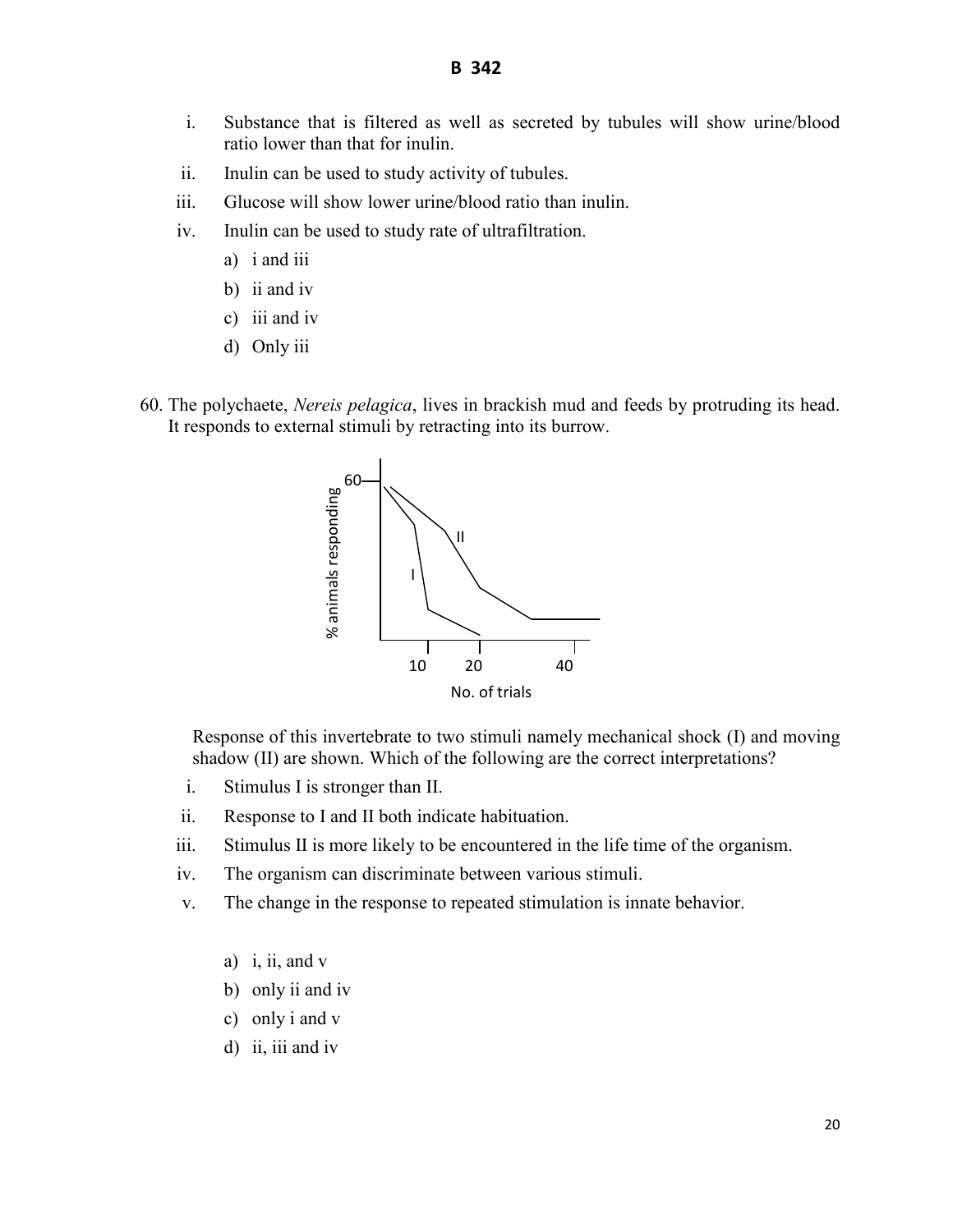- 61. All of the following organelles are surrounded by one or more membranes, **except**:
	- a) Peroxisomes
	- b) Vacuoles
	- c) Ribosomes
	- d) Mitochondria
- 62. Which of the following descriptions correctly apply to the amino acid distribution in a typical transmembrane protein?
	- a) Hydrophobic amino acids towards the outer sides of bilayer while hydrophilic amino acids in the interior of the bilayer.
	- b) Hydrophilic amino acids towards the outer sides of bilayer while hydrophobic amino acids in the interior of the bilayer.
	- c) Hydrophilic amino acids towards the extracellular and interior of bilayer whereas hydrophobic amino acids in the cytoplasmic side.
	- d) Hydrophilic amino acids towards cytoplasmic side of bilayer while extracellular side has hydrophobic amino acids.
- 63. Which of the following structures facilitate the transport of materials between two cells ?
	- i. Desmosome
	- ii. Tight junction
	- iii. Gap junction
	- iv. Plasmodesmata
		- a) i & ii only
		- b) ii  $&$  iv only
		- c) I, iii  $&$  iv only
		- d) i, ii & iii only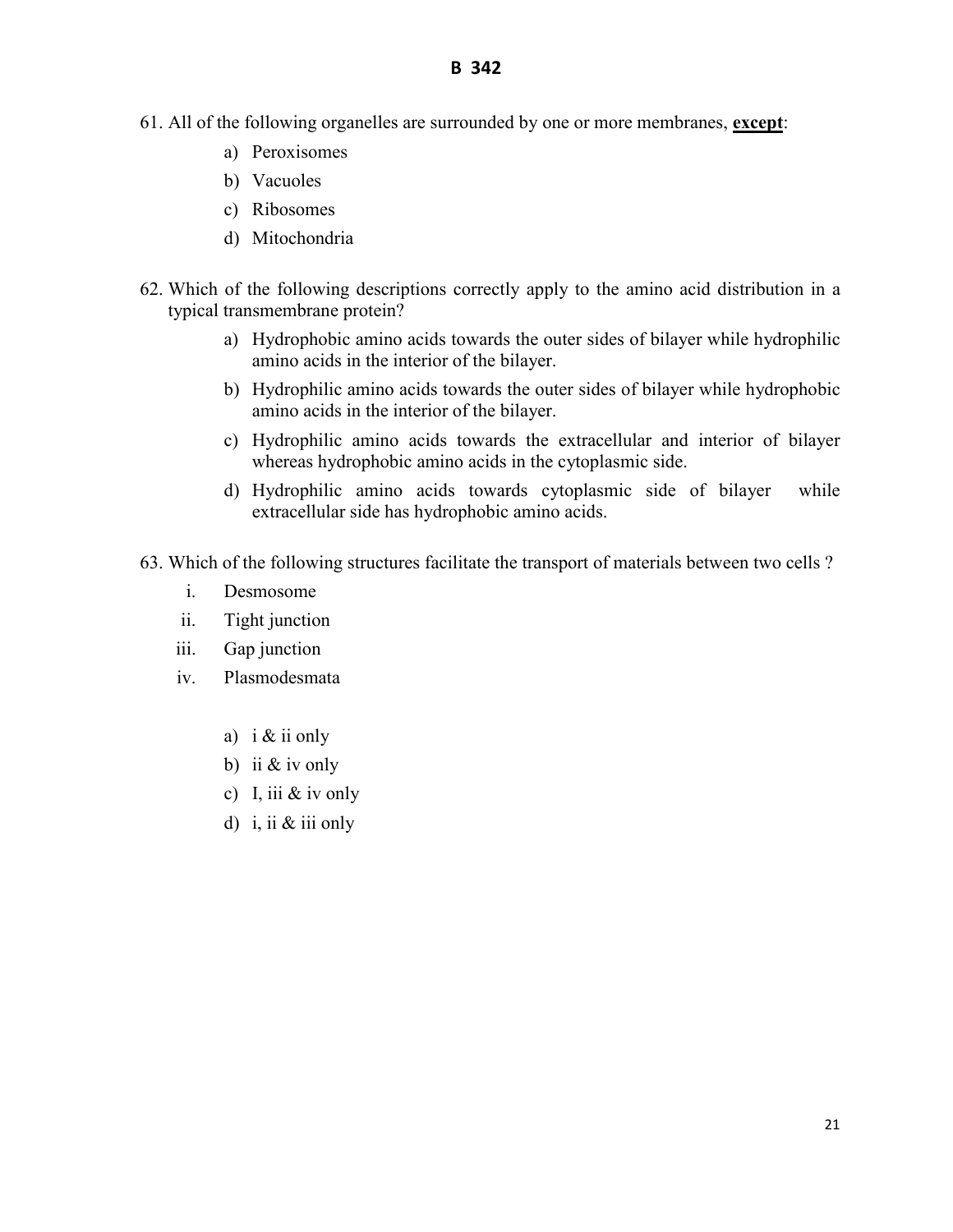

64. A typical action potential curve in a neuronal cell is shown in the following diagram.

Each number represents different event occurring during generation of an action potential. 1 represents opening of sodium channels while 4 represents closing of sodium channels. Which one of the following best describes 2 and 3 ?

- a) 2- voltage gated sodium channels open, 3- potassium channels close.
- b) 2- voltage gated sodium channels open, 3- potassium channels open.
- c) 2- voltage gated potassium channels close, 3- sodium channels open.
- d) 2- voltage gated potassium channels open, 3- voltage gated sodium channels open.
- 65. A research student was using a plasmid (5kb in size) with ampicillin resistance gene and one restriction site each for EcoRI and Bam HI enzymes. He transformed this plasmid into wild type *E.coli* bacteria and allowed the bacteria to grow in medium containing ampicillin. He then performed plasmid extraction and digested the plasmid with EcoRI and Bam HI enzyme.

Which of the following gel pictures could be the result of his experiment? **(Note: Lane 2 represent 1kb ladder ranging from 1kb-9kb with 1kb increment)** 

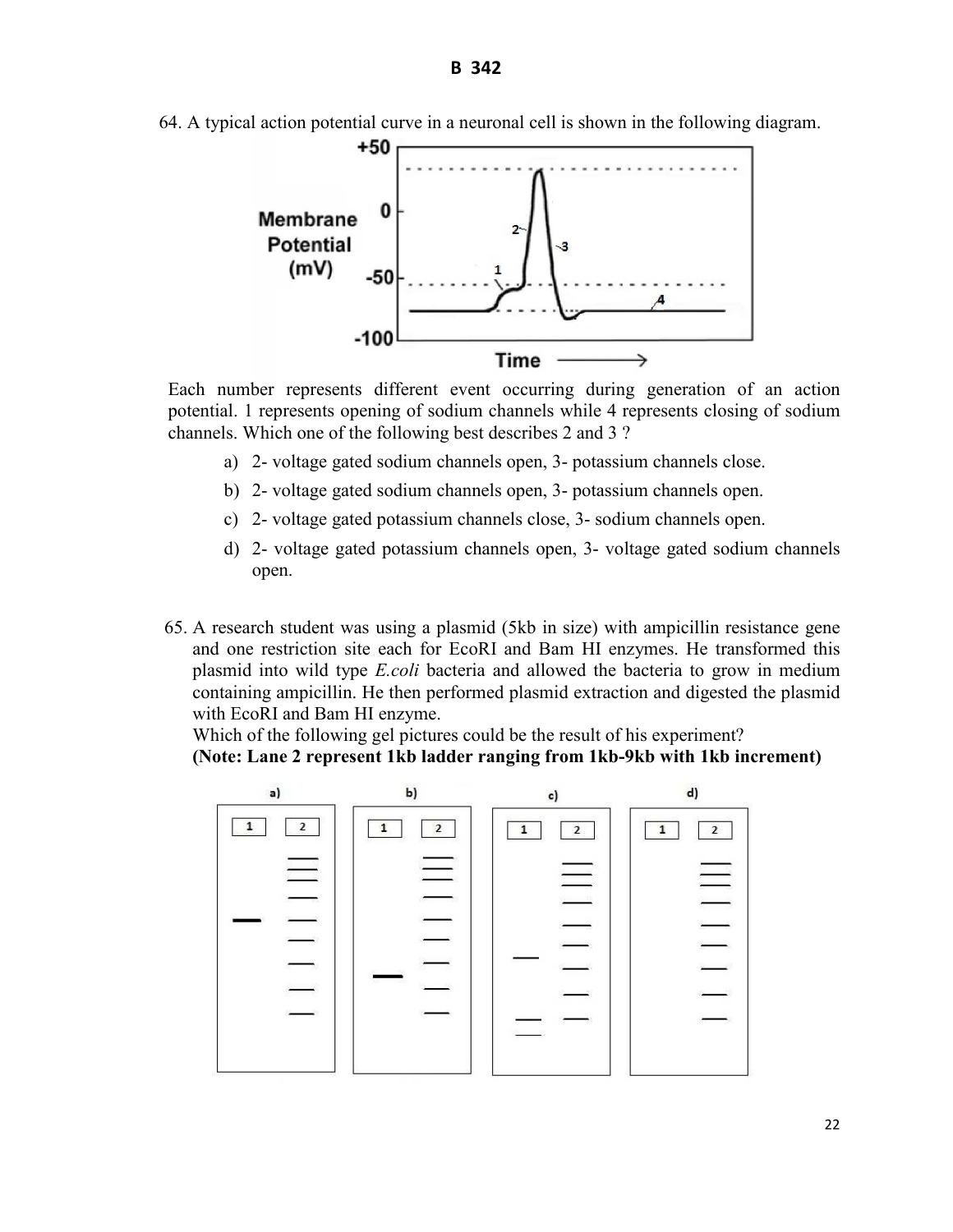- 66. Many plants growing in arid regions possess thorns so as to:
	- a) minimize transpiratory water loss.
	- b) dissuade herbivores from feeding on them.
	- c) attract pollinators by their peculiar arrangements.
	- d) increase the surface area for exchange of gases.
- 67. Cell inclusions like calcium carbonate or oxalate crystals found in plant cells occur in:
	- a) Mitochondria
	- b) Chloroplasts
	- c) Golgi bodies
	- d) Vacuoles
- 68. In the accompanying diagram of a human nephron the functional parts are labeled with numbers  $1 - 5$ . Active secretion of protons into the lumen is a function of:



- a) 3, 4 and 5
- b) Only 2 and 4
- c) Only 4
- d) Only 5
- 69. Activation of the sympathetic nervous system corresponds to arousal and energy generation- the so called "fight and flight"- response. Which of the following is an example of this?
	- a) Stimulation of activity of the stomach and intestine.
	- b) Stimulation of salivary glands.
	- c) Stimulation of glucose release from liver.
	- d) Constriction of bronchi in the lungs.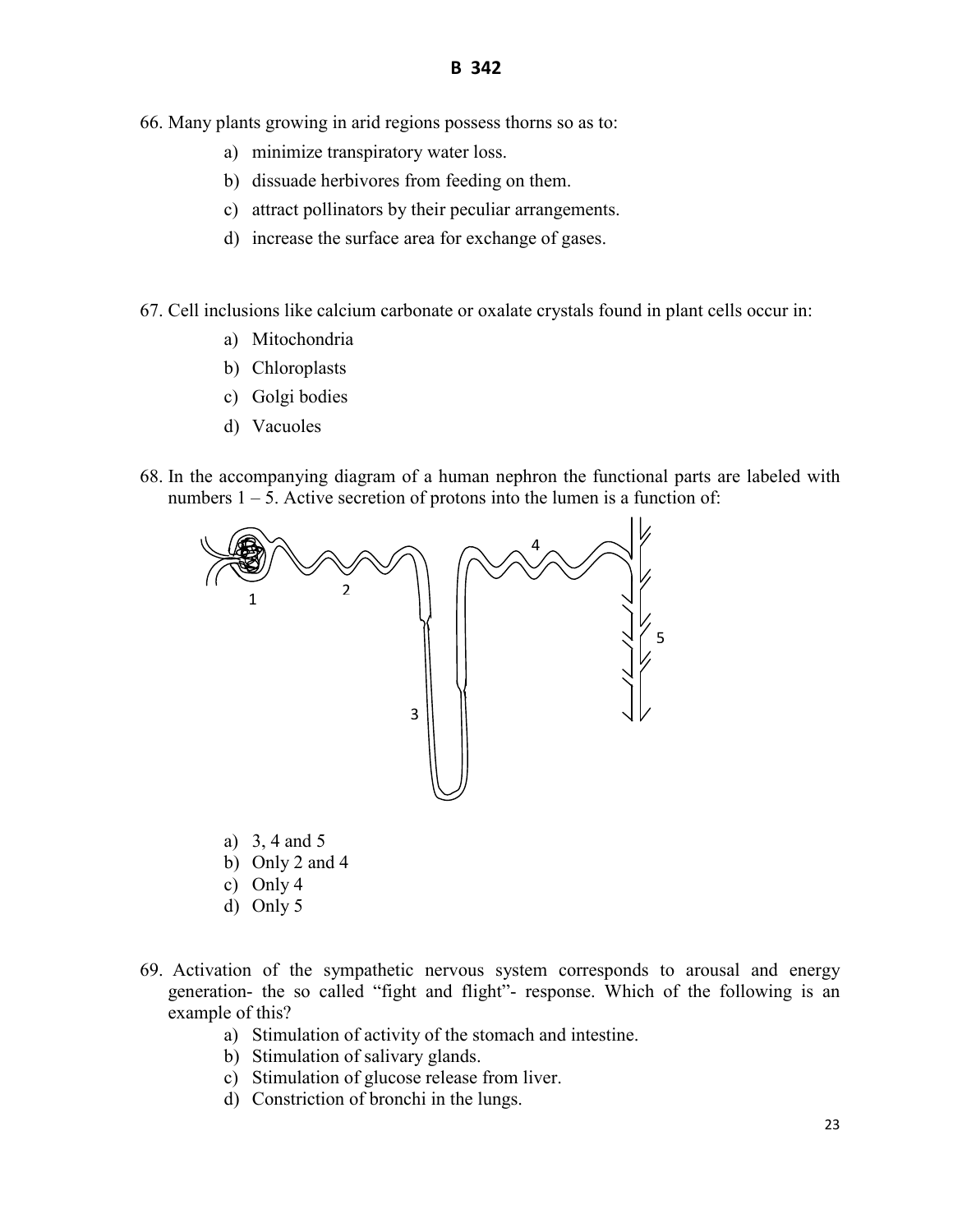- 70. No virus can evolve to target mammalian red blood cells because of the:
	- a) small size with a biconcave shape.
	- b) high concentration of oxygen.
	- c) lack of aerobic pathway to generate ATP.
	- d) lack of nuclear material.
- 71. Which of the following organelles are involved in fatty acid catabolism?
	- i. Mitochondria
	- ii. Peroxisomes
	- iii. Granular endoplasmic reticulum
	- iv. Lysosomes
		- a) ii & iii
		- b)  $i &$  ii
		- c) i only
		- d) all the four
- 72. Following is the data of recombination frequency of a few gene pairs:
	- $X & Y$  30%
	- $P & Q 50%$
	- $T & S$  44%

Mark the correct statement/s

- i. Each of the above gene pairs must be located on the same chromosome.
- ii. Genes  $X \& Y$  are closely placed than  $T \& S$ .
- iii. Recombinant frequency are indicative of actual physical distances between the genes.
	- a)  $i \& ii$
	- b) ii  $&$  iii
	- c) i  $&$  iii
	- d) only ii
- 73. On a summer morning, at 6 a.m., a honey bee located a nectar source in the same direction as the rising sun. It went back to the hive and performed a waggle dance which lasted for several hours. What will be the direction of the waggle dance at 6 p.m.?

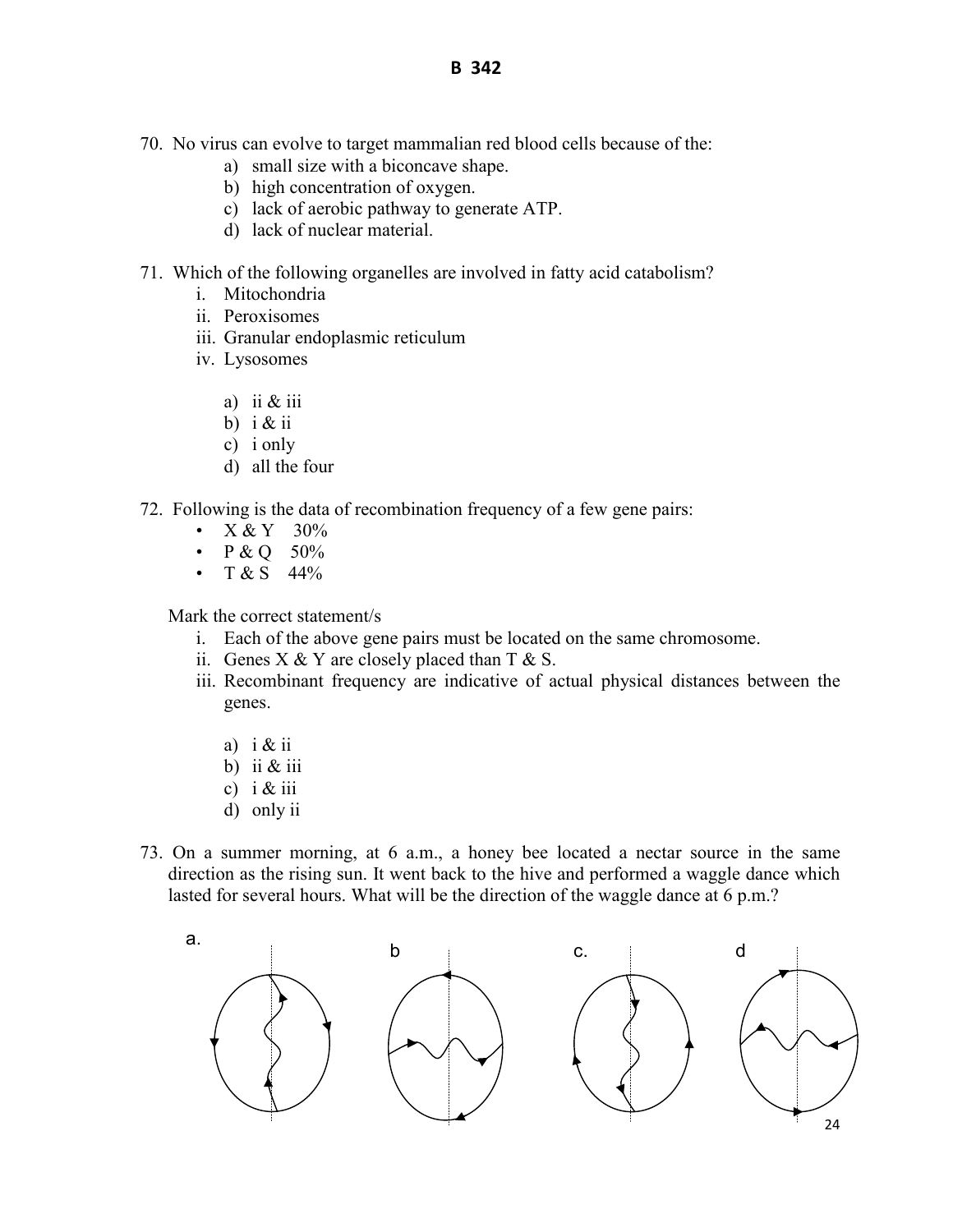- 74. If the triplet base sequence for an amino acid in DNA is TTT, what will be the anticodon for it?
	- a) UUU
	- b) AAA
	- c) TTT
	- d) CCC
- 75. Which of the following individuals will produce 16 types of gametes?
	- a) AaBbccDdeeFF
	- b) AaBbccDDEeFf
	- c) AaBbCcddEEFF
	- d) AaBbCcDDEeFf
- 76. If the frequency of a dominant phenotype in a stable population is 75%, the frequency of the recessive allele in that population would be:
	- a)  $25\%$
	- b)  $37.5 \%$
	- c) 50  $\%$
	- d)  $75 \%$
- 77. When a compound 'X' is added to an in-vitro transcription system, a sudden decrease in mRNA synthesis rate was observed. 'X' could most likely be:
	- a) streptomycin
	- b) puromycin
	- c)  $Na<sub>2</sub>EDTA$
	- d) dNTP
- 78. What is true for a hypoglycemic hormone?
	- a) Promotes glycogenolysis.
	- b) Prevents glycogenesis.
	- c) Prevents glucose from entering the body cells.
	- d) Prevents gluconeogenesis.
- 79. Which is a **false** statement?
	- a) cDNA is produced from mRNA.
	- b) cDNA lacks introns.
	- c) cDNA cannot be expressed outside a eukaryotic cell.
	- d) cDNA is much shorter than the concerned gene in the genome.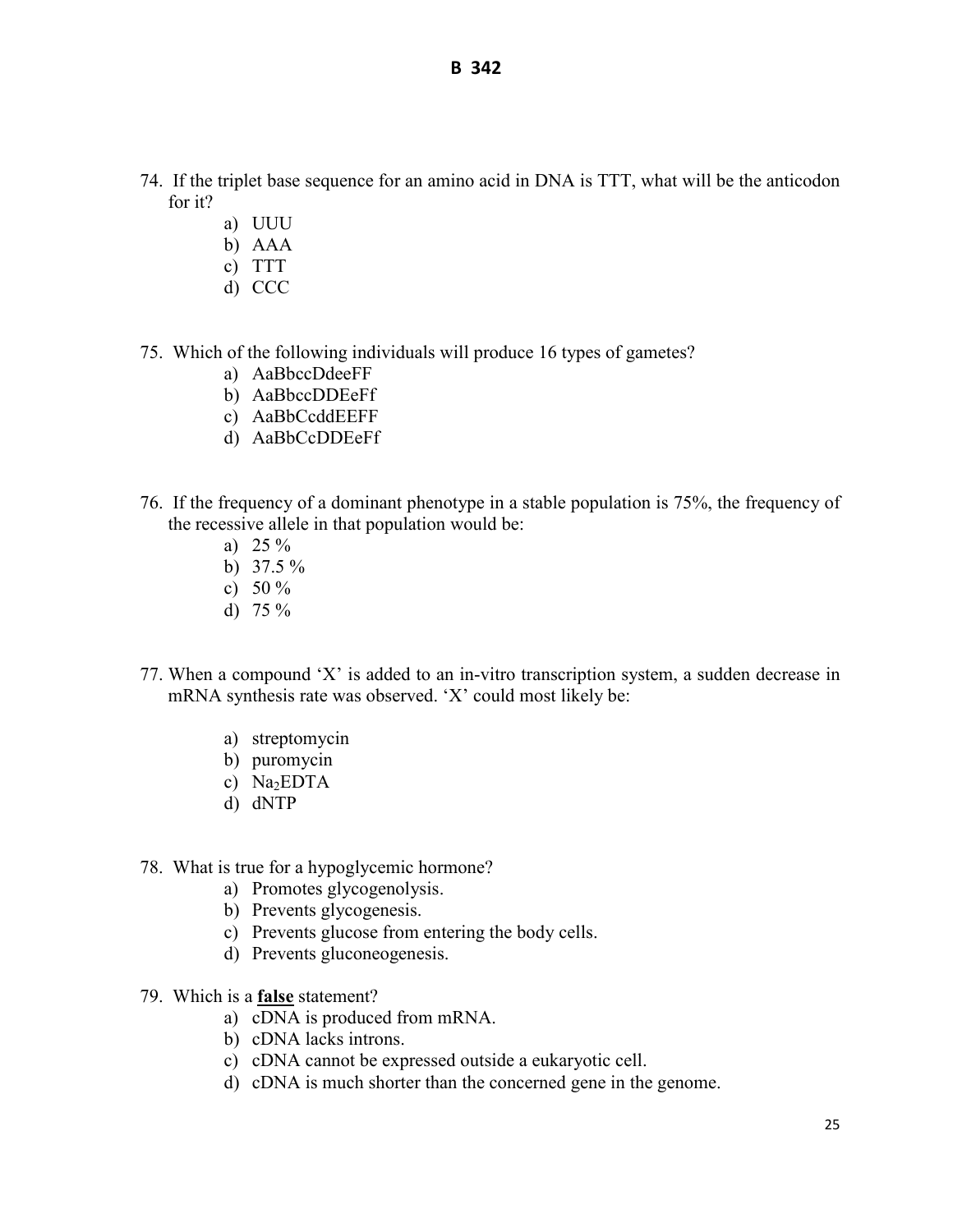- 80. Suppose a population of organisms with 500 gene loci is fixed at half of these loci and has two alleles at each of the remaining loci. How many alleles are found in its gene pool?
	- a) 250
	- b) 500
	- c) 750
	- d) 1000

\*\*\*\*\*\*\*\*\*\*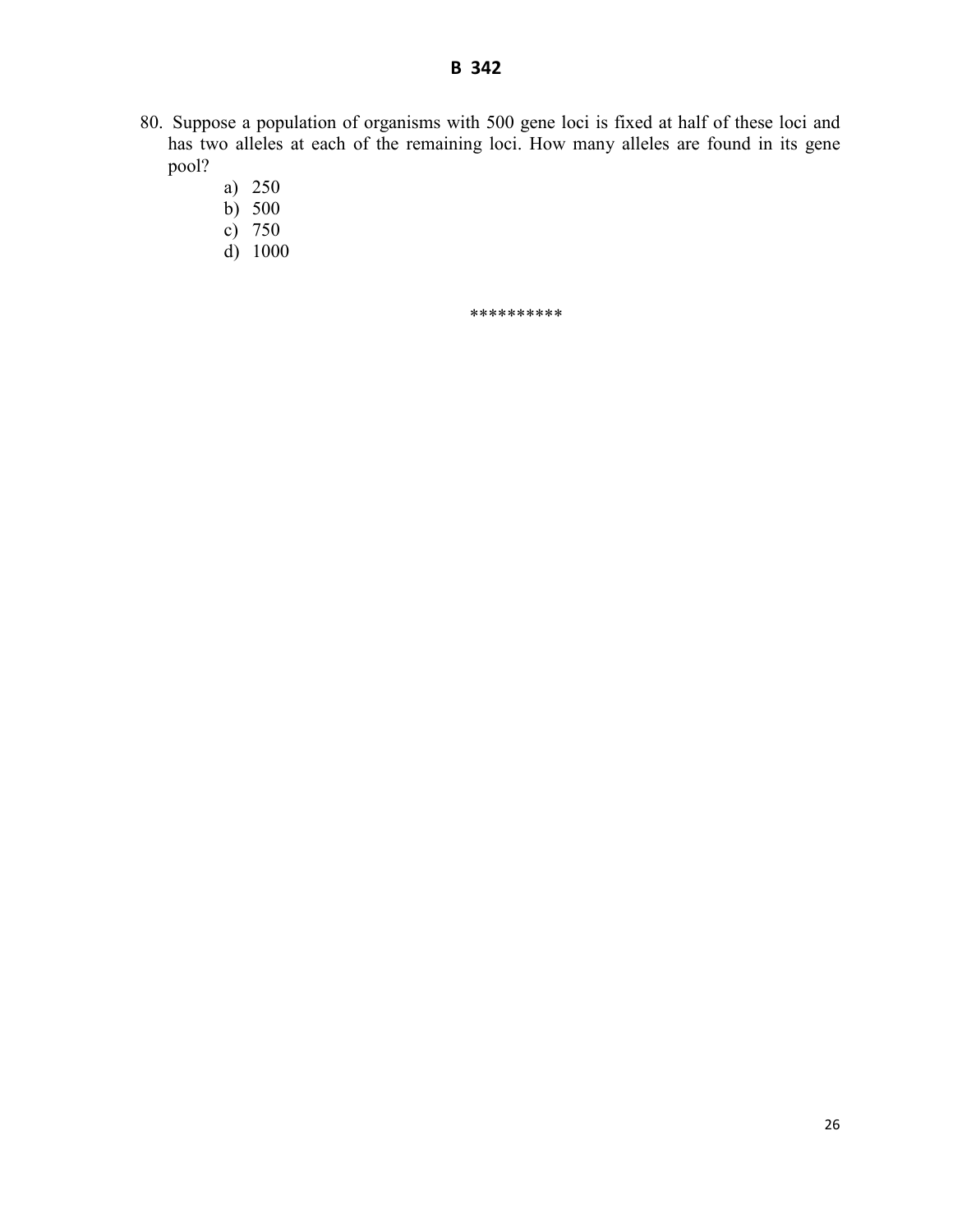**B 342** 

**Rough Page**